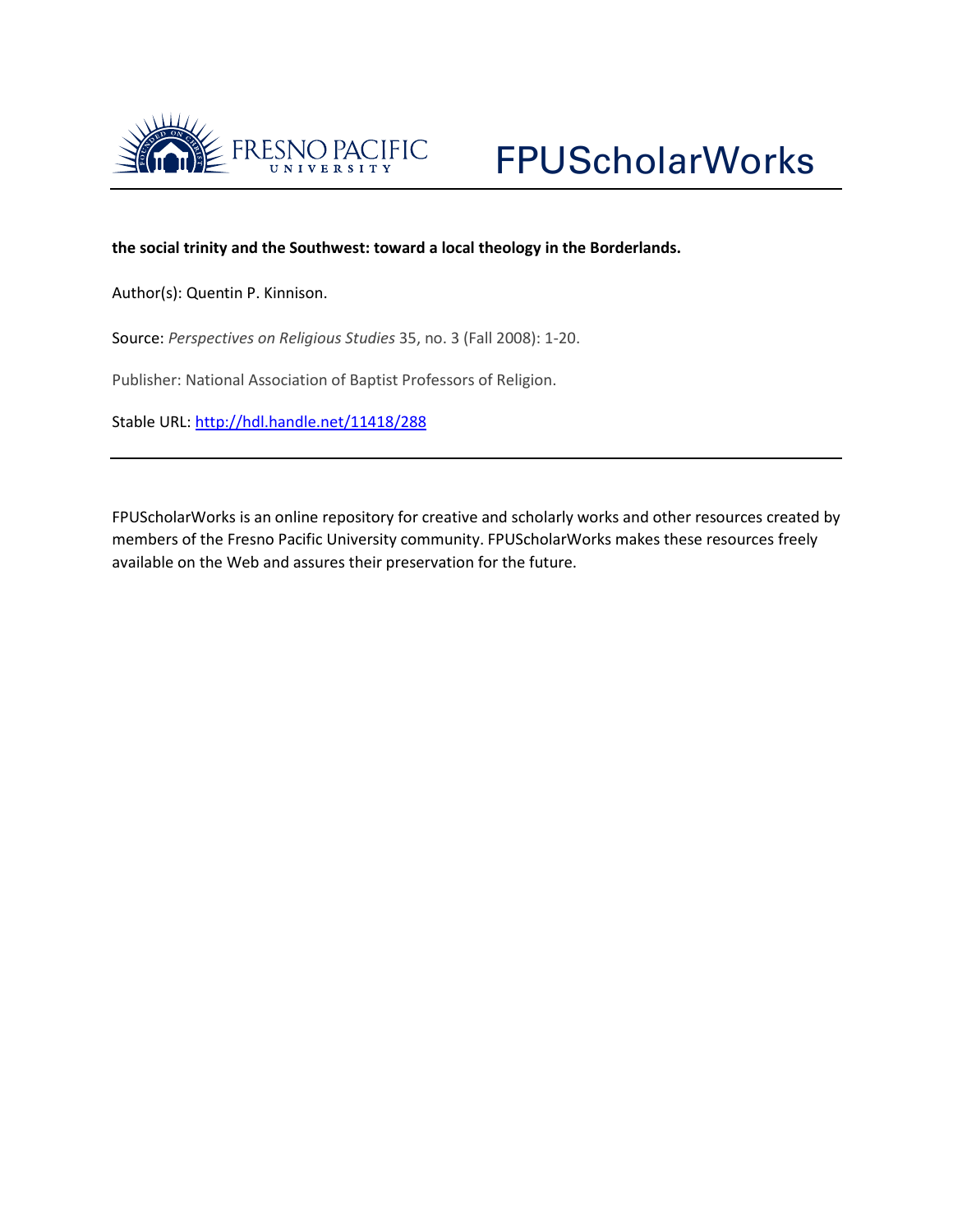# The Social Trinity and the Southwest: Toward a Local Theology in the Borderlands Quentin P. Kinnison

Fresno Pacific University, Fresno CA 93702

Many have investigated Western society's growing mistrust of expert systems and institutions, including the theological.<sup>[1](#page-1-0)</sup> While too large a project for these few paragraphs, one theological response is to re-embed theological reflection into context.[2](#page-1-1) While classical theology has two *loci theologici* (scripture and tradition), contextual theology includes a third–"present human experience."[3](#page-1-2) Sedmak describes this theology as "waking up," "being attentive," and being "mindful."<sup>[4](#page-1-3)</sup>

Historically, Christianity has "presented a unique way of universalizing people without destroying their localized identity . . . [while] breaking down the psycho-sociological barriers that kept nationalities separate and apart from each other…[affirming] rootedness while destroying ghettoishness."[5](#page-1-4) As Sedmak reminds, "whenever we do theology, we do theology 'from somewhere.'"[6](#page-1-5) Theology happens most appropriately in the local congregation because "much of what congregants do–bring an offering, visiting a homebound friend–embraces

<span id="page-1-0"></span> <sup>1</sup>See, e.g.: Anthony Giddens, *The Consequences of Modernity* (Stanford: Stanford University Press, 1990); George Ritzer, *McDonaldization of Society* (Thousand Oaks, CA: Pine Forge, 2004); Zygmunt Bauman, *The Individualized Society* (Cambridge, MA: Polity, 2001). Regarding theological systems, see: Ray S. Anderson, *The Shape of Practical Theology: Empowering Ministry with Theological Praxis* (Downers Grove: InterVarsity, 2001), 317-28; Edward Farley, *Theologia: The Fragmentation and Unity of Theological Education* (Philadelphia: Fortress, 1983); Barry A. Harvey, *Another City: An Ecclesiological Primer for a Post-Christian World* (Harrisburg, PA: Trinity, 1999), 95-134; and Robert Banks, *Reenvisioning Theological Education: Exploring a Missional Alternative to Current Models* (Grand Rapids: Eerdmans, 1999).

<span id="page-1-1"></span><sup>&</sup>lt;sup>2</sup>Miroslav Volf challenges academic theologians to do theology "to serve a way of life." Miroslav Volf, "Theology for a Way of Life," in *Practicing Theology*, eds. Miroslav Volf and Dorothy C. Bass (Grand Rapids: Eerdmans, 2002), 245-63.

<span id="page-1-2"></span><sup>3</sup>Stephen Bevans, *Models of Contextual Theology* (Maryknoll, NY: Orbis Books, 2005), 3-4. Contextualized theology complements scripture and tradition, understanding that both interpret and are interpreted within a context. Ibid., 9-15.

<span id="page-1-3"></span><sup>4</sup>Clemens Sedmak, *Doing Local Theology: A Guide for Artisans of a New Humanity* (Maryknoll, NY: Orbis Books, 2005), 1-3. As "contextualized" theology: Robert J. Shreiter, *Constructing Local Theologies* (Maryknoll, NY: Orbis Books, 2004), 1-6; Justo L. González, *Santa Biblia: The Bible through Hispanic Eyes* (Nashville: Abingdon, 1996), 11- 21. See similar themes in: Anderson, *Shape of Practical Theology*; Ray S. Anderson, *The Soul of Ministry: Forming Leaders for God's People* (Louisville: Westminster John Knox, 1997); Henry T. Blackaby, *What the Spirit is Saying to the Churches* (Atlanta: Home Mission Board of the Southern Baptist Convention, Lay Evangelism Department, 1988).

<span id="page-1-5"></span><span id="page-1-4"></span><sup>5</sup>Virgilio Elizondo and Timothy M. Matovina, *Mestizo Worship: A Pastoral Approach to Liturgical Ministry* (Collegeville, MN: Liturgical, 1998), 24-25.

<sup>6</sup>Sedmak, *Doing Local Theology*, 4.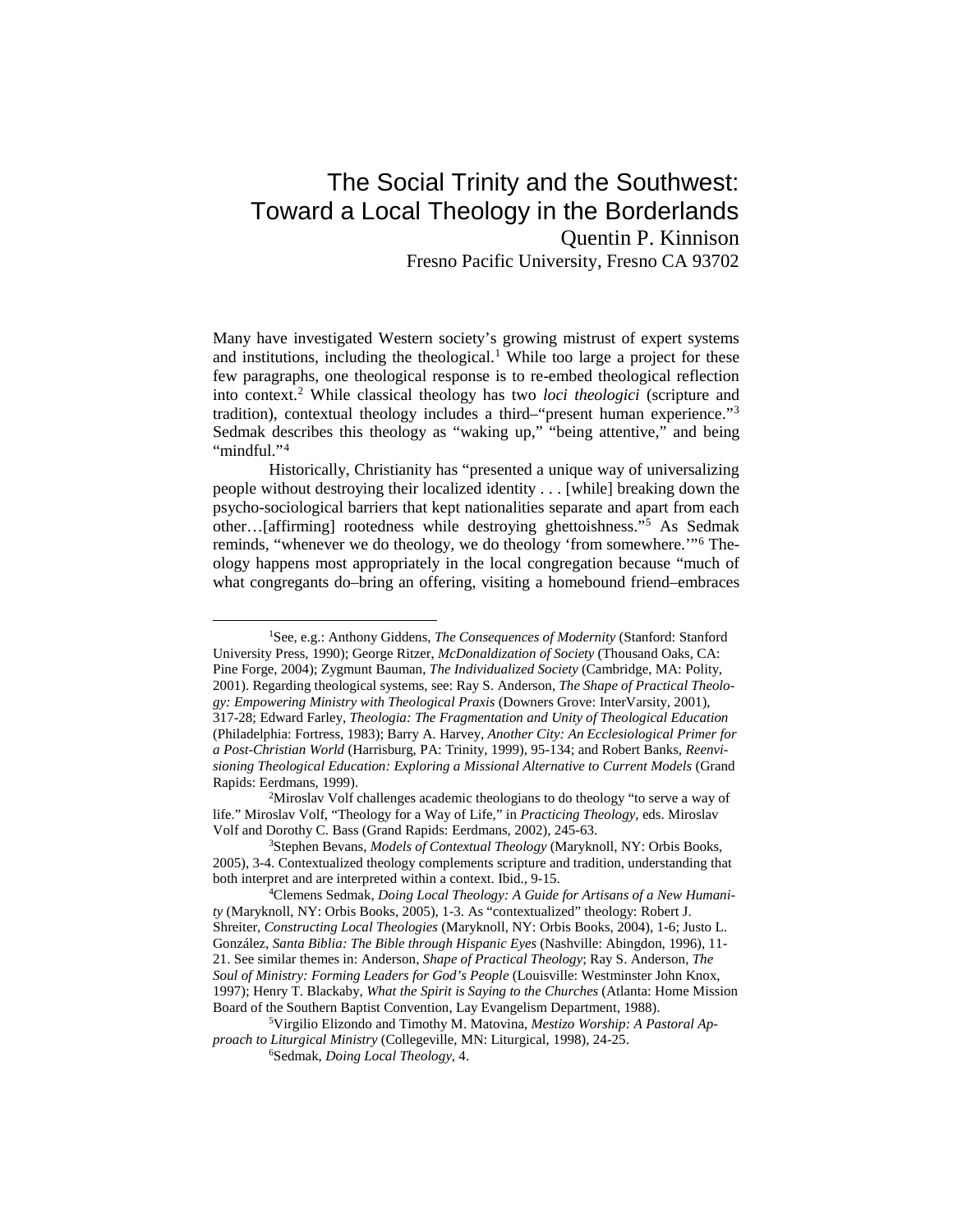specific notions about who God is and who we are in relation to God."<sup>[7](#page-2-0)</sup> This article is incremental toward a local theology, investigating how social Trinitarian theology relates to the Southwestern U.S.

## **Social Trinitarian Themes**

Many are considering anew how Trinitarian theological reflection informs the church and society regarding ethical living.<sup>[8](#page-2-1)</sup> In Trinitarian theology, relationality becomes a prominent theme by the late twentieth century.[9](#page-2-2) Relational or social Trinitarian thought derives its name from emphasis on the threeness of God as the starting place for understanding God's being.<sup>[10](#page-2-3)</sup> By conceiving of a God "who is both one and three" and "whose being consists in a relationality that derives from the otherness-in-relation of Father, Son and Spirit,"[11](#page-2-4) social Trinitarians perceive of God through the inter-relational connectedness of the Father, Son, and Spirit–a perception necessary for understanding the fullness of Deity.[12](#page-2-5) Such diverse and impressive thinkers as John Zizioulas, Jürgen Moltmann, Wolfhart Pannenberg, Robert W. Jenson, Leonardo Boff, Miroslav Volf, Paul Fiddes, Colin Gunton, and Stanley Grenz contend that in relationality the Father, Son, and Spirit are one God.<sup>[13](#page-2-6)</sup> They also argue that such Trinitarian thinking has implications for the church and its mission in the world.

These implications stem from belief that the nature and character of the triune God has meaning for God's creatures, especially those created in God's image. Just what is that meaning and to what extent it applies is, of course, part of the discussion. Finding a tenable middle ground, Volf contends that, while copying God in all respects is impossible, it is "odd to claim that there are no

<span id="page-2-2"></span>9Stanley J. Grenz, *Rediscovering the Trinity: The Trinity in Contemporary Theology* (Minneapolis: Fortress, 2004), 117. According to Cunningham, belief "that God is *relational*" is a key area of agreement for several of the most influential Protestant theologians of the twentieth century. Cunningham, *Three are One*, 26; emphasis in original.

<span id="page-2-3"></span>10See Stanley J. Grenz, *Theology for the Community of God* (Grand Rapids: Eerdmans, 1994), 77-97. Notably, Grenz does not demonstrate and describe the Tri-unity of God (Ibid., 53-76), but proceeded in chapter three to speak of "The Relational God" relating to God's inner-life as Father, Son, and Spirit.

<span id="page-2-4"></span>11Colin Gunton, *The One, the Three and the Many: God, Creation and the Culture of Modernity* (Cambridge: Cambridge University Press, 1993), 7.

12Gunton, *One, Three, and the Many,* 214.

<span id="page-2-6"></span><span id="page-2-5"></span>13See John Zizioulas, *Being as Communion: Studies in Personhood and the Church*  (Crestwood, NY: St. Vladimir's Seminary Press, 2002), 40-49, 83-89; John Zizioulas, "Communion and Otherness," *St. Vladimir's Theological Quarterly* 38.4 (1994): 347-361; Jürgen Moltmann, *The Trinity and the Kingdom: The Doctrine of God* (Minneapolis: Fortress, 1993), 162-70, 172; Wolfhart Pannenberg, *Systematic Theology* (Grand Rapids: Eerdmans, 2001), 1:322-25; Robert W. Jenson, *Systematic Theology: The Triune God* (Oxford: Oxford University Press, 1997), 1:75-161.

<span id="page-2-0"></span> <sup>7</sup>Dorothy C. Bass, "Practicing Theology in the Congregation," *Congregations* 30:1 (Winter 2004): 23-26.

<span id="page-2-1"></span><sup>&</sup>lt;sup>8</sup>See Joy Ann McDougall, "The Return of Trinitarian Praxis? Moltmann on the Trinity and the Christian Life," *JR* 83.2 (April 2003): 177. Humorously, Cunningham calls this renewed interest in Trinitarian thinking, "not so much like a renaissance as a bandwagon." David S. Cunningham, *These Three are One: The Practice of Trinitarian Theology* (Cambridge: Blackwell, 1998), 19. I thank my colleague William Whitney for bringing Cunningham's statement to my attention.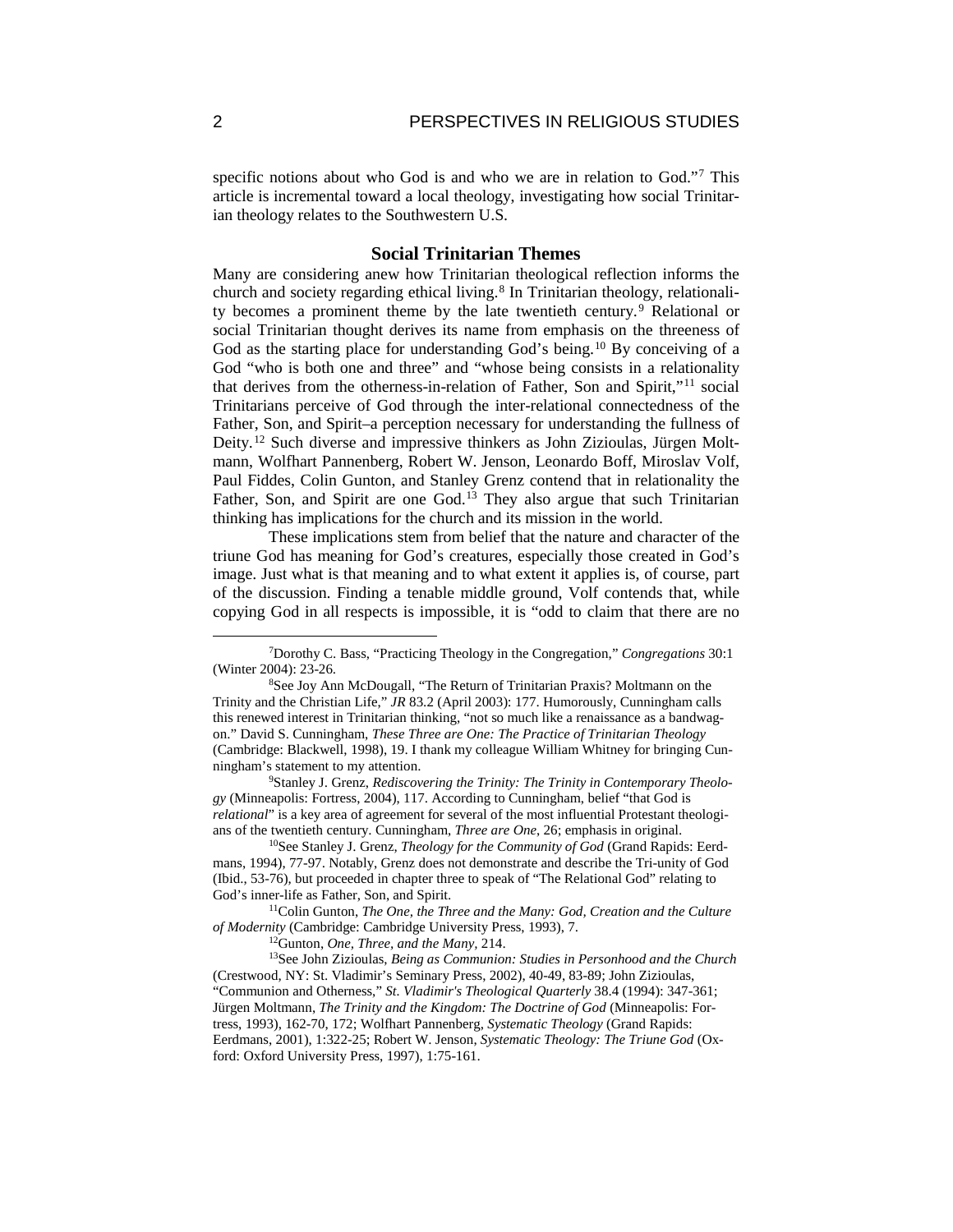analogues to God in creation" all the while maintaining "that human being are created in the image of God."[14](#page-3-0) He states "between 'copying God in all respects' ... and 'not copying God at all'...lies the widely open space of human responsibility which consists of 'copying God in *some* respects.'"[15](#page-3-1)

Social Trinitarian thinkers delve into issues regarding anthropology, ecclesiology, ecology, leadership, gender, and other "variegated dimensions."[16](#page-3-2) Pursuing this agenda, they draw out ethical implications of such thinking. For example, Boff states, "… as long as the present social inequalities remain, faith in the Trinity will mean criticism of all injustices and a source of inspiration for basic changes."[17](#page-3-3) He makes correlations between Trinitarian theology and economic, political, and ecclesial social institutions.[18](#page-3-4) Similarly, Moltmann writes that the triune God who lives in community and fellowship "issues an invitation to his community and makes himself the model for a just and livable community in the world of nature and human beings."[19](#page-3-5) In highly individualized western culture, Trinitarian thinking speaks to numerous areas of human relationality. Cunningham comments:

> If the claim that "these three are one" applies not only to God but, *mutatis mutandis*, to the created order as well, then it has dramatic implications for the kinds of lives we are called to live…. The doctrine of the Trinity is a challenge to the modern cult of the individual; it teaches us to think in terms of complex webs of mutuality and participation.[20](#page-3-6)

Gunton sees ethical implications for social urban interaction extending to our love of driving cars<sup>[21](#page-3-7)</sup> and sexual morality.<sup>[22](#page-3-8)</sup>

The social Trinitarian agenda clearly extends beyond academic and theological speculation, contending that what is mined from understanding God as Father, Son, and Spirit in relationship bears directly upon our social exist-ence.<sup>[23](#page-3-9)</sup> But, how so? With this question, I review several social Trinitarian themes most often considered in ecclesial and ethical issues. I then demonstrate how these themes inform the particularities of the Southwestern U.S.

## *Perichoresis* **and Diversity**

Traditional Christian theological methods begin with God's unity, and then, because of the incarnation, consider how God is also three.<sup>[24](#page-3-10)</sup> Contrastingly,

<span id="page-3-2"></span><span id="page-3-1"></span><span id="page-3-0"></span><sup>&</sup>lt;sup>14</sup>Miroslav Volf, "The Trinity is our Social Program': The Doctrine of the Trinity and the Shape of Social Engagement," *Modern Theology* 14:3 (July 1998): 404. 15Volf, "'The Trinity is our Social Program,'" 405; emphasis in original.

<sup>16</sup>Grenz, *Rediscovering*, 3.

<sup>17</sup>Leonardo Boff, *Trinity and Society* (Eugene, OR: Wipf & Stock, 1988), 13.

<sup>18</sup>Boff, *Trinity*, 148-54.

<span id="page-3-5"></span><span id="page-3-4"></span><span id="page-3-3"></span><sup>19</sup>Jürgen Moltmann, *History and the Triune God: Contributions to Trinitarian Theology* (New York: Crossroad, 1992), xii-xiii.

<sup>20</sup>Cunningham, *Three are One*, 8.

<sup>21</sup>Gunton, *One, Three, and the Many*, 177-78.

<span id="page-3-10"></span><span id="page-3-9"></span><span id="page-3-8"></span><span id="page-3-7"></span><span id="page-3-6"></span><sup>22</sup>Colin Gunton, *Father, Son and Holy Spirit: Toward a Fully Trinitarian Theology* (London: T&T Clark, 2003), 223-24.

<sup>23</sup>See further Volf, "'The Trinity is our Social Program.'"

<sup>24</sup>Grenz, *Rediscovering*, 11-32.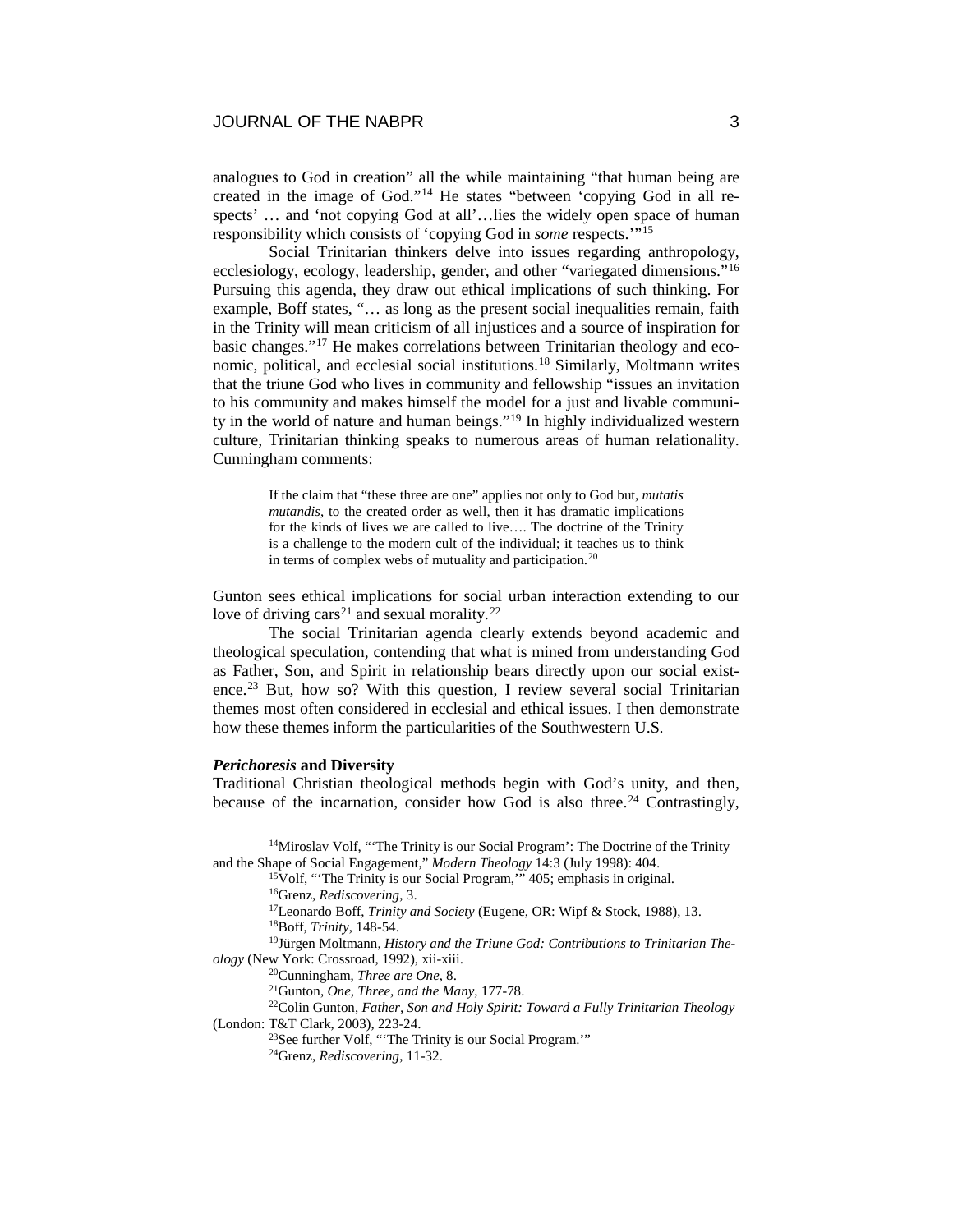Moltmann suggests that "if the concept of person comes to be understood in trinitarian terms–that is, in terms of relation and historically–then the Persons do not only subsist in the common divine substance; they also exist in their relations to the other Persons."[25](#page-4-0) A biblical theology of God requires beginning with the Trinity and then working toward unity through *perichoresis*. [26](#page-4-1)

*Perichoresis* is "the mutual indwelling and coinherence of the persons of the Trinity…."[27](#page-4-2) Discussing the difficulties of this term in a highly isolated modern context, Cunningham suggests that while "coinherence" and "interpenetration" most often describe *perichoresis*, they do not fully help modern understandings of over-individualized personhood.<sup>28</sup> However, Boff, Moltmann, and others appeal to this individuated understanding. Boff sees in *perichoresis* three persons, who

> …emerge as three Subjects who engage in mutual dialogue, love one another and are intimately related. Each person is *for* the others, *with* the others and *in* the others. The everlasting love that pervades them and forms them unites them in a current of life so infinite and complex as to constitute the unity between them…. They are not the embodiments of One (nature or substance or absolute Spirit or Subject) but three Subjects in eternal (and therefore essential) communion, always united and interpenetrating one another.[29](#page-4-4)

Gunton perceives that *perichoresis* "is the foe, not the agent, of homogeneity."<sup>[30](#page-4-5)</sup> In distinctiveness, these persons find constitution through there inter-

<span id="page-4-0"></span> <sup>25</sup>Moltmann, *Trinity and the Kingdom*, 174. Moltmann boldly asks, "what unity?" *Trinity and the Kingdom*, 148. Moltmann contends that starting with a "biblical testimony…as point of departure, then we shall have to start from the three Persons [because] of the history of Christ. If philosophical logic is made the starting point, then the enquirer proceeds from the One God." *Trinity and the Kingdom*, 149.

<span id="page-4-1"></span><sup>26</sup>I begin with *perichoresis* as it supports other themes for most social Trinitarian theologians. See Moltmann, *History and the Triune God*, 86-87. Moltmann defines *perichoresis* as: "An eternal life process takes place in the triune God through the exchange of energies. The Father exists in the Son, the Son in the Father, and both of them in the Spirit, just as the Spirit exists in both the Father and the Son. By virtue of their eternal love they live in one another to such an extent, and dwell in one another to such and extent, that they are one." Moltmann, *Trinity and the Kingdom*, 174-75. Pseudo-Cyril first used *perichoresis* regarding the Trinity. Miroslav Volf, *After Our Likeness: The Church in the Image of the Trinity* (Grand Rapids: Eerdmans, 1998), 208-10; Paul S. Fiddes, *Participating in God: A Pastoral Doctrine of the Trinity* (Louisville: Westminster John Knox, 2000), 71. The Latin church translated *perichoresis* with "*circumcessio*" and "*circumincessio*." Collins contends that *circumcessio* carries the more "dynamic connotations" of the original term *perichoresis* emphasizing the reciprocal nature of the term. Paul M. Collins, *Trinitarian Theology: West and East* (Oxford: Oxford University Press, 2001), 209-15. See also Robert Letham, *The Holy Trinity: In Scripture, History, Theology, and Worship* (Philipsburg, NJ: P&R, 2004), 240-42; Thomas F. Torrance, *The Christian Doctrine of God, One Being Three Persons* (Edinburgh: T&T Clark, 1996), 168-202.

<span id="page-4-5"></span><span id="page-4-4"></span><span id="page-4-3"></span><span id="page-4-2"></span><sup>27</sup>Gunton, *Father, Son and the Holy Spirit*, 44; also see Cunningham, *Three are One*, 180-81; Collins, *Trinitarian Theology*, 209-10.

<sup>28</sup>Cunningham, *Three are One*, 180-81.

<sup>&</sup>lt;sup>30</sup>Gunton, *One, Three, and the Many*, 172.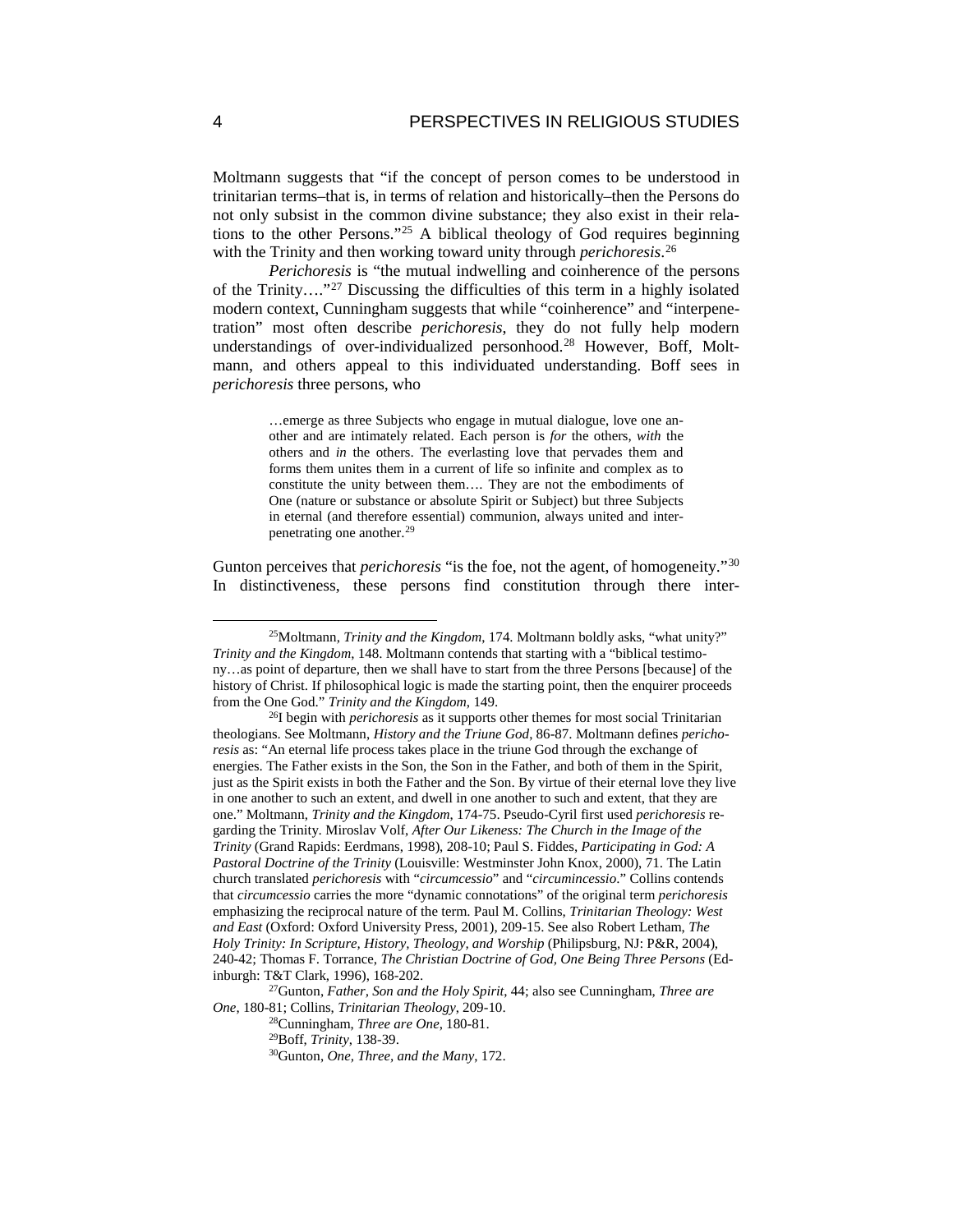relatedness.[31](#page-5-0) This is Zizioulas' meaning when he contends, "substance *possesses almost by definition a relational character*."[32](#page-5-1) Thus, in *perichoresis*, distinctions and differences between persons of the Trinity become the source of unity.[33](#page-5-2)

Emphasis on relationality raises the charge of tritheism.[34](#page-5-3) *Perichoresis* is the answer to such charges. Moltmann writes, "The perichoretic concept of trinitarian unity gets over the dangers of tritheism and modalism equally."[35](#page-5-4) *Perichoresis* is expressed relationally, complementarily, and equally among the three persons.[36](#page-5-5) Boff claims that Christianity views God as having "distinctions without multiplying God and falling into tritheism or polytheism."<sup>[37](#page-5-6)</sup> A perichoretic understanding of God–who is uniquely three and distinctly one–critiques modernity's fragmentation.<sup>[38](#page-5-7)</sup> To a fragmented and disconnected world, Gunton conveys that *perichoresis* offers creation hope for an integrated existence:

> …A God conceived trinitarianly, a God who contains within himself a form of plurality in relation and creates a world which reflects the richness of his being, can surely enable us to better conceive something of the unity in variety of human culture.... [I]f the triune God is the source of all being, meaning and truth, we should be able to develop a theology of the unity of culture without depriving each of its dimensions of its distinctive approach and validity.[39](#page-5-8)

Wholeness and distinction are themes held in tension; *perichoresis* makes the holding possible.<sup>[40](#page-5-9)</sup>

# **Mutuality**

 <sup>31</sup>Gunton, *One, Three, and the Many*, 172.

<sup>32</sup>Zizioulas, *Being*, 84 (emphasis in the original).

<span id="page-5-2"></span><span id="page-5-1"></span><span id="page-5-0"></span><sup>33</sup>Moltmann, *Trinity and the Kingdom*, 175. Moltmann states, "The unity of the trinitarian Persons lies in the circulation of the divine life which they fulfill in their relations to one another. This means that the unity of the triune God cannot and must not be seen in a general concept of divine substance. That would abolish personal differences. But if the contrary is true–if the very difference of the three Persons lies in their relational, perichoretically consummated life process–then the Persons cannot and must not be reduced to three modes of being of one and the same divine subject. The Persons themselves constitute both their differences and their unity." Ibid.; also Moltmann, *History and the Triune God*, xii.

<span id="page-5-4"></span><span id="page-5-3"></span><sup>34</sup>Letham, *Holy Trinity*, 307-09, 377; Paul D. Molnar, *Divine Freedom and the Doctrine of the Immanent Trinity: In Dialogue with Karl Barth and Contemporary Theology* (Edinburgh: T&T Clark, 2002), 97, 232-33; Richard Neuhaus, "Moltmann vs. Monotheism," *Dialog* 20:3 (Summer 1981): 239-43.

<sup>35</sup>Moltmann, *History and the Triune God*, 86.

<sup>36</sup>Moltmann, *History and the Triune God*, 86.

<sup>37</sup>Boff, *Trinity*, 139.

<sup>38</sup>Gunton, *One, Three, and the Many*, 155-79.

<sup>39</sup> Ibid., 177.

<span id="page-5-9"></span><span id="page-5-8"></span><span id="page-5-7"></span><span id="page-5-6"></span><span id="page-5-5"></span><sup>40</sup> "Wholeness" and "distinction" are titles in Torrance's discussion of *perichoresis*. See Torrance, *Christian Doctrine*, 173-80. Letham, without discussing *perichoresis*, points to the unique peculiarity of Trinitarian Christian witness as cultural critique. Letham, *Holy Trinity*, 439-57.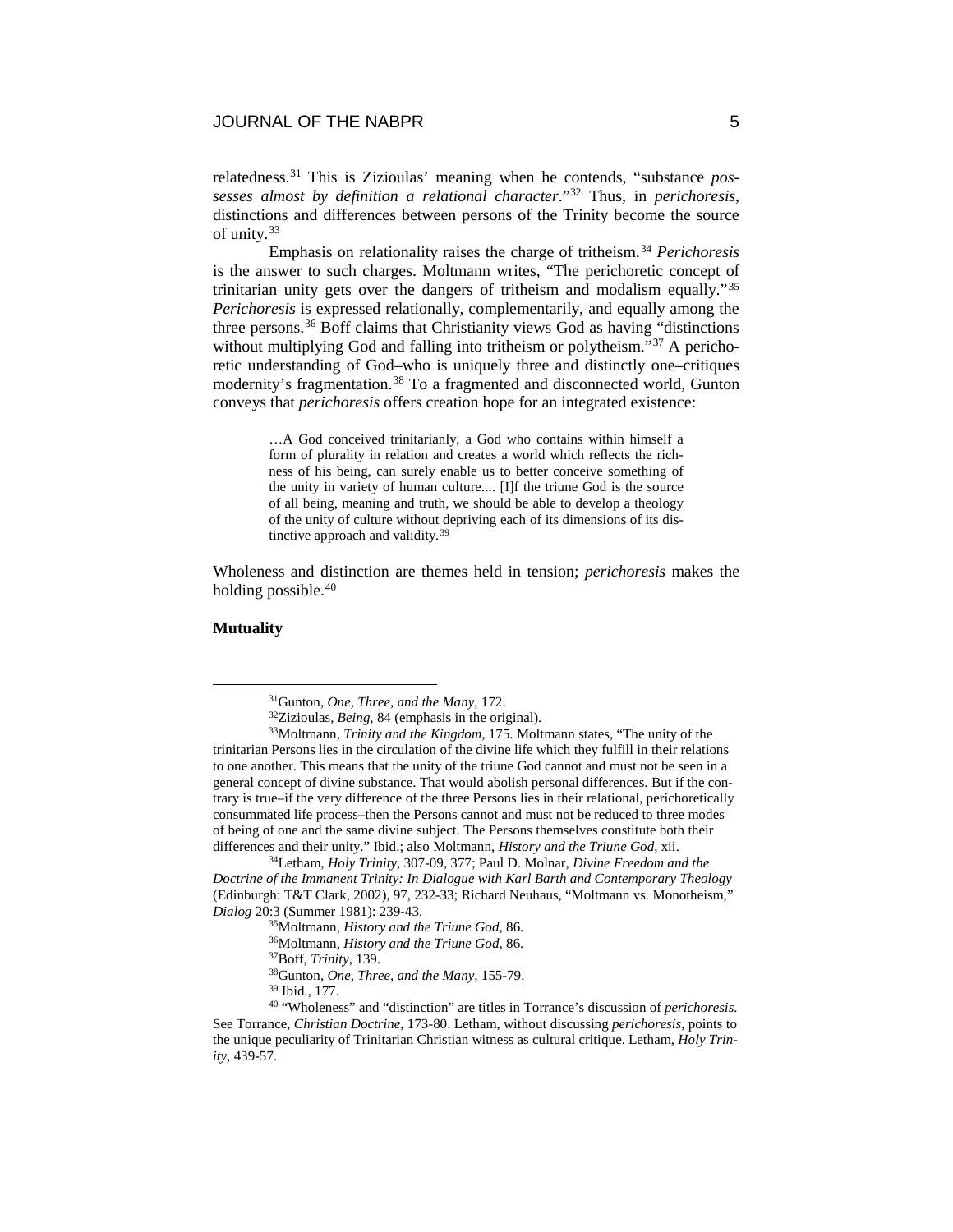Mutuality, distinct from *perichoresis*, explores how each Trinitarian person *willingly* gives fully of oneself and receives fully to oneself the other without diminishing their own person.<sup>[41](#page-6-0)</sup> While human relationships often are marked by separation and distance created by fear of rejection, in the Trinity there is no separation.<sup>[42](#page-6-1)</sup> The nature of Trinitarian relations makes them mutually constitutive. The Father is not Father without the Son, or the Son a Son without the Father.<sup>[43](#page-6-2)</sup> Within the Godhead, mutuality prevents any one person from being deity's source: "The relations between the persons are constitutive not merely for their distinctions but also their deity." $44$  Pannenberg regards mutuality as essential for understanding relations between Father and Son regarding power, rule, and lordship:

> In the handing over of lordship from the Father to the Son, and its handing back from the Son to the Father, we see a mutuality in their relationship…. By handing over lordship to the Son the Father makes his kingship dependent on whether the Son glorifies him and fulfils his lordship by fulfilling his mission. …[H]is [the Father's] kingdom and his own deity are now dependent on the Son.[45](#page-6-4)

Boff's understanding of mutuality suggests that within the mutual relationships of the Godhead, everything is triadic.[46](#page-6-5) Mutuality is defined as

<span id="page-6-3"></span><sup>44</sup> Pannenberg, *Systematic Theology*, 1:322-24, quote from 323. Jenson suggests that the Father speaks the Word as an act awaiting response even as breathing the Spirit is the Father's entry into the Spirit's "communal freedom." Each act has a reciprocal and mutually required act. Jenson, *Systematic Theology*, 1:119. See also, Zizioulas, *Being*, 40-49. However, this implies an ontological hierarchy that is philosophically tenuous and theologically inconsistent.

<sup>45</sup> Pannenberg, *Systematic Theology*, 1:308-19. Likewise the Spirit; Ibid., 1:315-18.

<span id="page-6-5"></span><span id="page-6-4"></span><sup>46</sup> Boff, *Trinity*, 146. In provocative terms, Boff turns *Filioque* on its head suggesting also a *Patreque* and *Spirituque*: "Consequently, we should say that the Father reveals himself through the Son and the Holy Spirit…. The Father reveals the Son as his Word with the participation of the Spirit, who is always the Spirit of the Son and the Father. The Son is 'begotten' by the Father in the Holy Spirit…. [T]he Father 'begets' the Son virginally in the maternal-virginal womb of the Holy Spirit. In trinitarian terms: the Father 'begets' the Son *Spirituque*, that is, in communion with the Holy Spirit…. [T]he Son reveals the Father in the light of the Holy Spirit….The Son is also revealed to the Holy Spirit as co-related to the Father since the Father will be eternally the Father of the Son. He also reveals to the Spirit the unfathomable mystery of the Father in his overflowing outpouring of love and self-bestowal.

<span id="page-6-0"></span> <sup>41</sup> Many theologians use similar terminology discussing *perichoresis* while speaking of "mutual" indwelling. While related, I am more interested in mutual giving and receiving of self. See Moltmann, *History and the Triune God*, 84-87.

<span id="page-6-1"></span><sup>&</sup>lt;sup>42</sup> As Erickson captures: "They are eternally and permanently one with the others." Millard J. Erickson, *God in Three Persons: A Contemporary Interpretation of the Trinity* (Grand Rapids: Baker Books, 1995), 226.

<span id="page-6-2"></span><sup>43</sup> Pannenberg, *Systematic Theology*, 1:311-12. Pannenberg's argument concurs with Augustine's that the Spirit is the bond between the Father and the Son. Ibid., 1:316-17. While implying mutuality, it constitutes the Spirit's personhood through the Father and Son's relationship rather than as a "living realization of a separate center of action." Ibid., 1:319. Nonetheless, according to Letham, in Pannenberg, "The Father's deity is dependent on the Son, and so all three persons are fully reciprocally related, although in different ways." Letham, *Holy Trinity*, 317.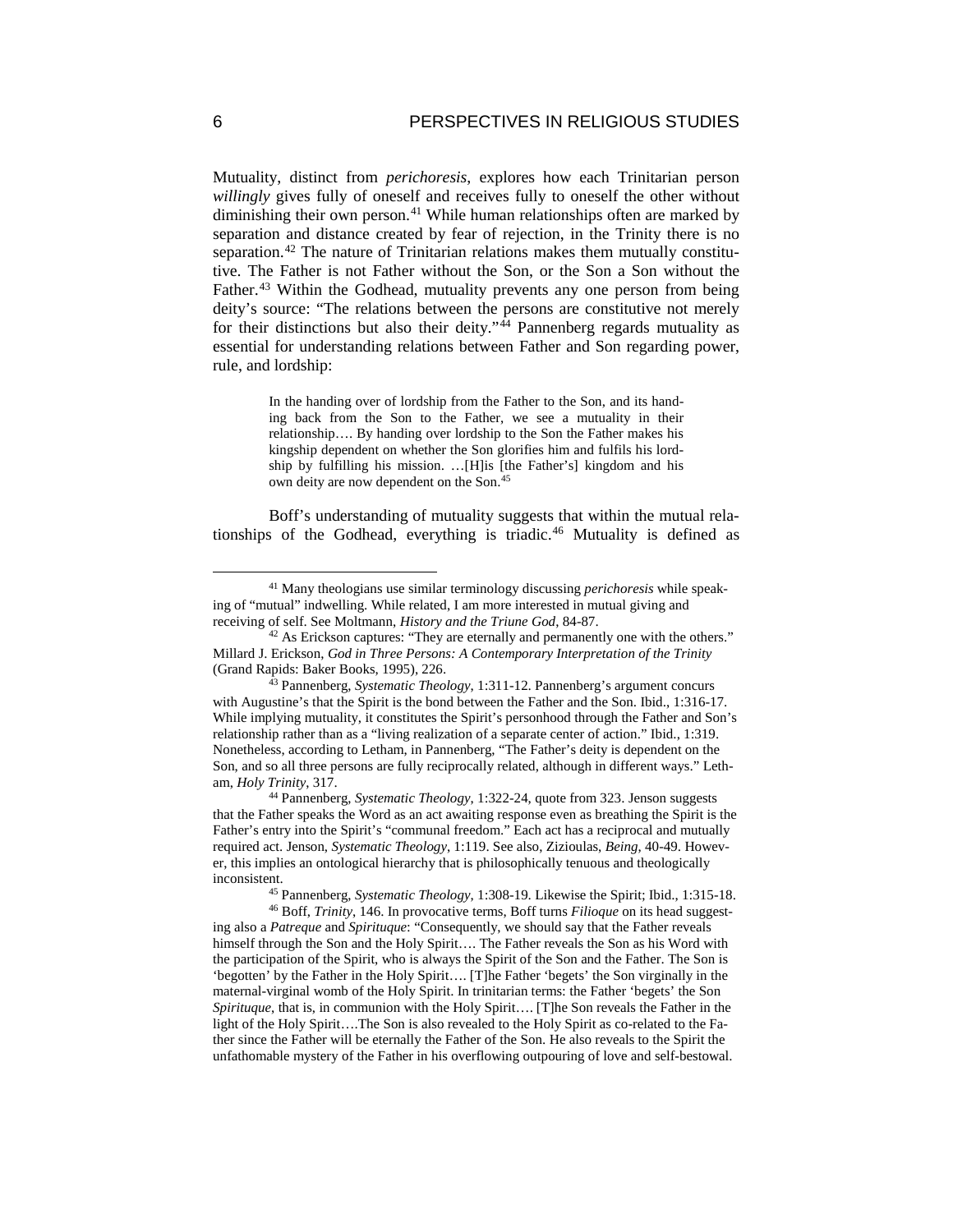"relationship[s]…of reciprocal participation…of correlation and communion…. Each person receives everything from the others and at the same time gives everything to the others."[47](#page-7-0) Thus, Boff overcomes the language of procession through "communication and communion."[48](#page-7-1)

Moltmann contends that each Trinitarian person "comes to himself by expressing and expending himself in others" by means of "self-surrendering love."<sup>[49](#page-7-2)</sup> This not only eliminates subordinationism,<sup>[50](#page-7-3)</sup> but is how "they bring one another mutually to manifestation in the divine glory…. The Persons of the Trinity make one another shine through that glory, mutually and together."[51](#page-7-4) As Gunton maintains, the "*reciprocal* eternal relatedness" of the Father, Son, and Spirit "constitute one another's being," protecting a "particular kind of relational diversity."[52](#page-7-5) No person is served by or is servant to others through compulsion–each serves the others freely and mutually.<sup>[53](#page-7-6)</sup> Thus, we see the absence of a hierarchical relationality.

### **Egalitarianism**

Although disputed among social Trinitarian thinkers, David Cunningham declares that "one of the central claims of classical trinitarianism is that the Three are radically equal to one another; none is in a position of superiority over the others."[54](#page-7-7) How we comprehend this reality is not always consistent as the limited nature of language makes it difficult to develop a consistent theology of God's relational equality.<sup>[55](#page-7-8)</sup> While most social-Trinitarian thinkers contend for essential equality, Zizioulas, Jenson, Fiddes, among others denote either a func-

<sup>50</sup> Ibid., 175.

<span id="page-7-4"></span><span id="page-7-3"></span><sup>51</sup> Ibid., 176. See also Jürgen Moltmann, *The Church in the Power of the Spirit* (Minneapolis: Fortress, 1993), 58-59. Moltmann suggests that "mutuality and community [within the Triune Godhead] proceeds from the Holy Spirit" as a sort of third movement in the unified Godhead. The Father is the person through whom the "'monarchial' unity of the Godhead" is formed; the Son is the center around which the Godhead is concentrated; and the Spirit is the divine luminary of Trinitarian unity. Moltmann, *Trinity and the Kingdom*, 177- 78. However, this promotes hierarchy within the Trinity, which Moltmann feverishly attempts to overcome. Moltmann, *Trinity and the Kingdom*, 191-222.

<span id="page-7-5"></span><sup>52</sup> Gunton, *One, Three, and the Many*, 164; emphasis added. Gunton discusses mutuality under "*Perichoresis*" (chapter six, subheading three) demonstrating the relation between *perichoresis* and mutuality. Ibid., 163-66.

<span id="page-7-6"></span><sup>53</sup> Not all social Trinitarians hold to this perspective. Zizioulas and others hold to the primacy of the Father, contending that mutuality is elemental to the inter-relatedness of the Trinity and a sub-theme of love.

<sup>54</sup> Cunningham, *Three are One*, 111-14.

<span id="page-7-8"></span><span id="page-7-7"></span><sup>55</sup> Ibid. *Contra*: see J. Scott Horrell, "Toward A Biblical Model of the Social Trinity: Avoiding Equivocation of Nature and Order," *JETS* 47:3 (September 2004): 399-421.

<span id="page-7-0"></span>The Spirit…'proceeds' from the Father and rests on the Son, being thus *ex Patre Filioque*." Ibid. 146-47.

<sup>47</sup> Ibid., 147.

<sup>48</sup> Ibid.

<span id="page-7-2"></span><span id="page-7-1"></span><sup>49</sup> Moltmann contends that each person "receives the fullness of eternal life from the other." Moltmann, *Trinity and the Kingdom*, 173-74.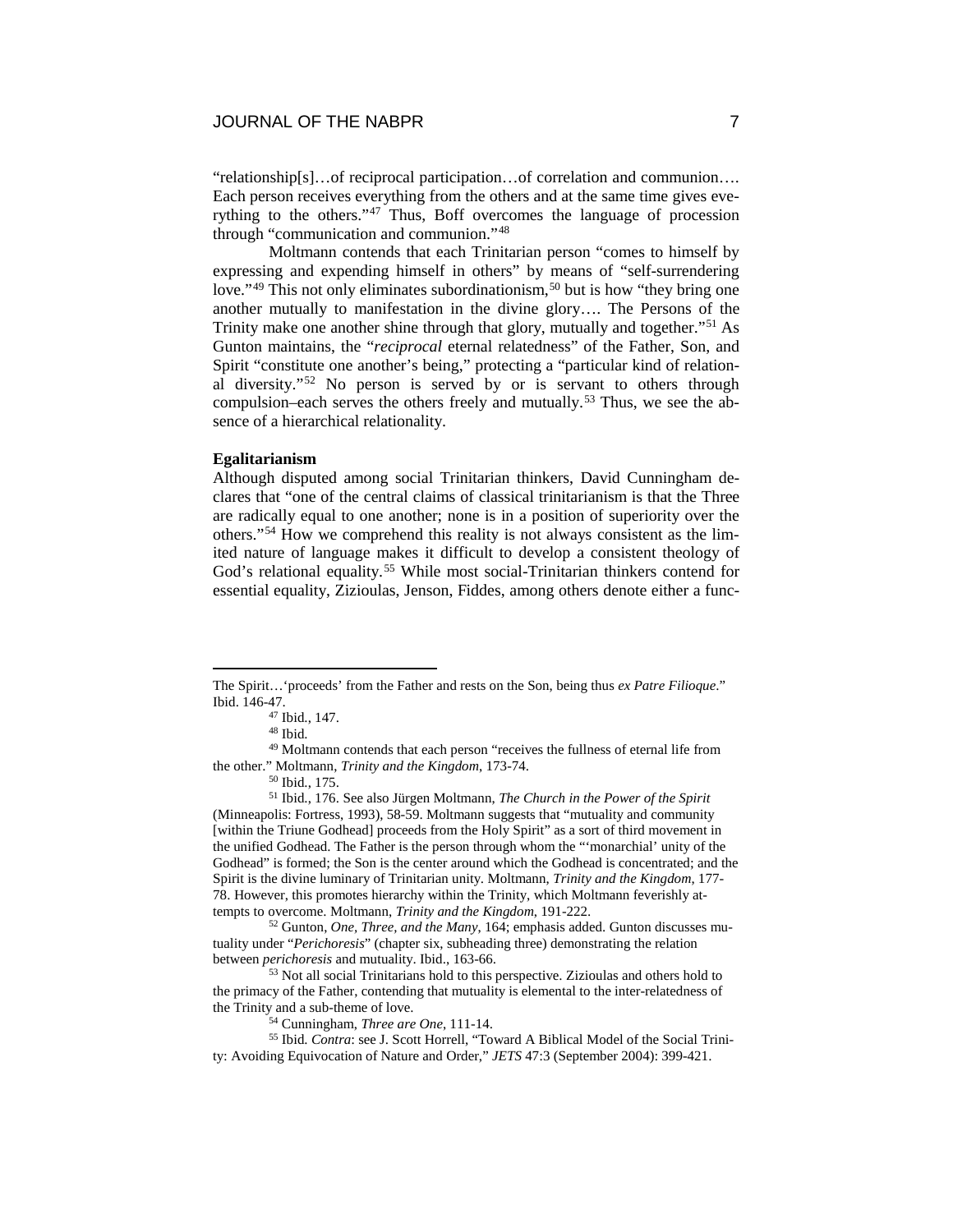tional or an ontological subordination of the Son and Spirit to the Father.<sup>[56](#page-8-0)</sup> For these, the Father is the Monarch deity in relation to the Son and Spirit.

Maintaining the Father's primacy,<sup>[57](#page-8-1)</sup> Gunton moves from language of procession or source (the Father as the 'mon-arche') to the language of interrelation and community.[58](#page-8-2) Gunton seems mindful of distinctions between the Father's economic priority and ontological equality.<sup>[59](#page-8-3)</sup> Believing the Father is "origin of the Godhead," Moltmann contends that *perichoresis* banishes "all subordinationism in the doctrine of the Trinity."<sup>[60](#page-8-4)</sup> Accordingly, the Father's monarchy relates to the constitution of the Trinity, but has "no validity within the eternal circulation of the divine life and none in the perichoretic unity of the Trinity. Here the three Persons are equal…."[61](#page-8-5) Ultimately, Moltmann's position seems contradictory. If the Father's monarchy constitutes the Trinity, how can a triune God exist without the Father's pre-existence in eternity past?

Volf similarly embraces Trinitarian egalitarianism in his argument for egalitarian ecclesial structures.[62](#page-8-6) Against "hierarchical constructions of the Trinitarian relations," Volf's adamant claims that "hierarchy is not necessary to guard either the divine unity or the distinctions between divine persons" finding such arguments "unintelligible" for a "community of perfect love between persons who share all divine attributes."[63](#page-8-7) However, while contending, "Persons and community are equiprimal in the Trinity,"[64](#page-8-8) Volf maintains the Father as primal source of deity.[65](#page-8-9) Volf attempts to justify equality of the three Persons regarding source, stating, "with regard to the immanent Trinity, salvation histo-

<span id="page-8-3"></span><sup>59</sup> Gunton, *Promise of Trinitarian Theology*, 166, 167. Again, my thanks to William Whitney for bringing this reference to my attention.

<sup>60</sup> Moltmann, *Trinity and the Kingdom*, 175-76.

61Ibid., 176. See also Ibid., 177.

<span id="page-8-0"></span> <sup>56</sup> See Zizioulas*, Being*, 39-49, specifically 44-49; Pannenberg, *Systematic* Theology, 1:322-327; Gunton, *Father, Son and Holy Spirit*, 73-74; Jenson, *Systematic Theology*, 1:115-24, 156; Fiddes, *Participating*, 79, 89-96.

<span id="page-8-1"></span><sup>57</sup> Gunton, *The Triune Creator: A Historical and Systematic Study*, in the Edinburgh Studies in Constructive Theology Series (Grand Rapids: Eerdmans, 1998), 157-62, especially 159. Here and following, Gunton demonstrates modalistic tendencies, promoting the "two hands of God" concept in a Trinitarian view of the creation, losing the mutual agency of the three persons. Also, Colin Gunton, *The Promise of Trinitarian Theology* (Edinburgh: T&T Clark, 1991), 166-70.

<span id="page-8-2"></span><sup>58</sup> Gunton, *One, Three, and the Many*, 163-64, 214-15. See also Gunton, *Father, Son and Holy Spirit*, 72-73.

<span id="page-8-6"></span><span id="page-8-5"></span><span id="page-8-4"></span><sup>62</sup> Part II of *After our Likeness* is a "free church" response to the Trinitarian/ecclesial hierarchies of Roman Catholic Joseph Ratzinger (now Pope Benedict XVI) and Greek Orthodox John D. Zizioulas. Volf's states that "an appropriate understanding of the Trinity suggests a more nuanced and promising model of the relationship between person and community in the Church." Volf, *Likeness*, xi. Volf promotes an egalitarian ecclesiology from Trinitarian themes: see especially chapter VI "Structures of the Church"; Ibid., 221-257.

<span id="page-8-9"></span><span id="page-8-8"></span><span id="page-8-7"></span><sup>63</sup> Volf, "Social Program," 407. Volf passionately critiques hierarchical arguments stating: "They [hierarchical constructions of the Trinity] seem to be less inspired by a vision of the Triune God than driven either by a nostalgia for a 'world on the wane' or by fears of chaos that may invade human communities if hierarchies are leveled, their surface biblical justification notwithstanding." Ibid., 407-08.

<sup>64</sup> Ibid., 409.

<sup>65</sup> Volf, *Likeness*, 217.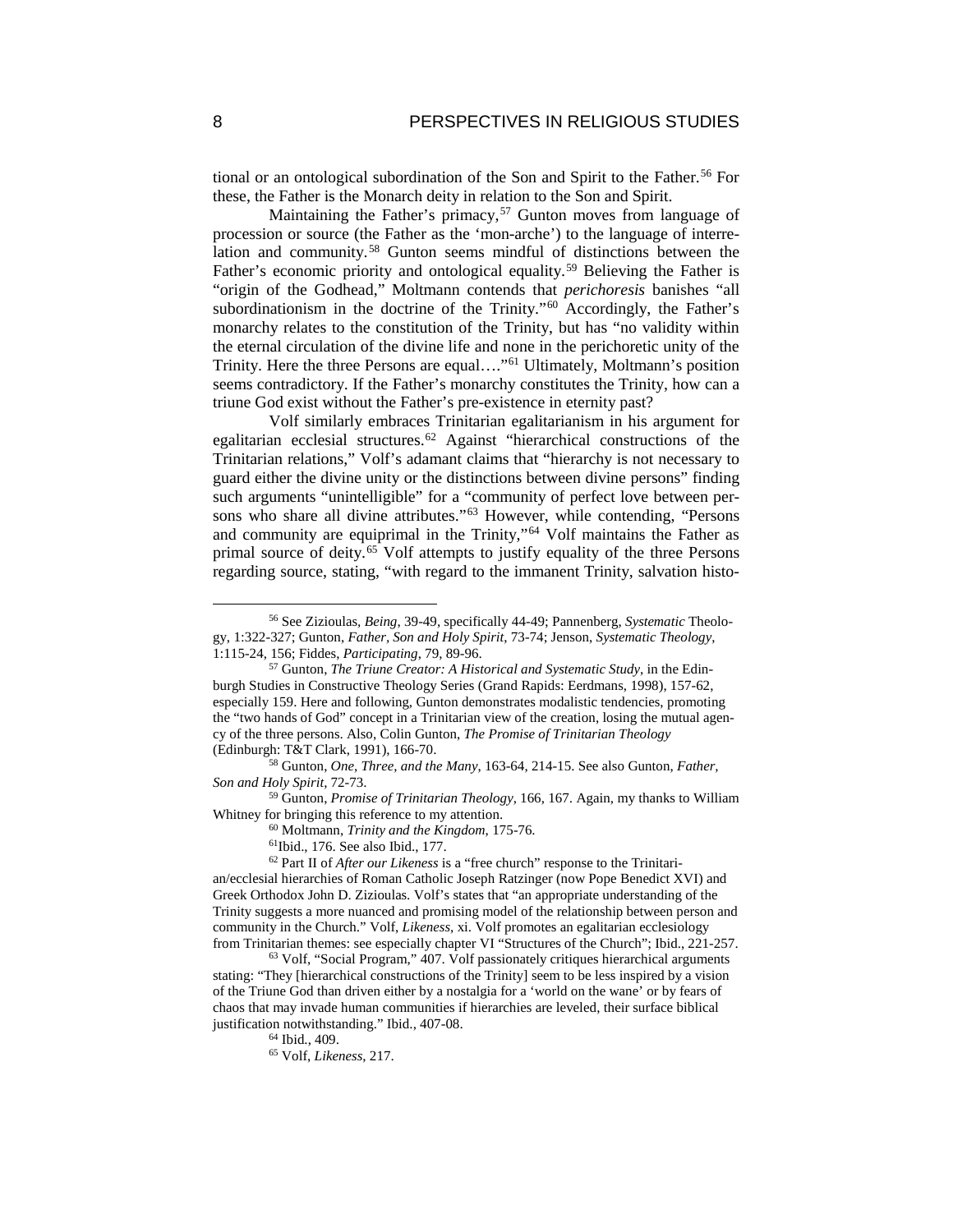# JOURNAL OF THE NABPR 9

ry thus allows us to infer the fundamental equality of the divine persons in their mutual determination and their mutual interpenetration."[66](#page-9-0) Troublesome is the economic language of procession to explain the immanent Trinitarian inner-life–an application A. Okechukwu Ogbonnaya avoids.<sup>[67](#page-9-1)</sup>

Ogbonnaya, reinterpreting Tertullian into the African context, argues that Tertullian understood an ontological equality but a temporal and historical subordination.<sup>[68](#page-9-2)</sup> Similarly, Fiddes recognizes that the nature of fatherhood and sonship in divine relationship is historically bound in the historical Jesus.<sup>[69](#page-9-3)</sup> Hence, filial subordination of the Son to his Father is historically mediated, but not ontologically necessary.[70](#page-9-4) Boff insists that Trinitarian persons are coeternal, having "*their* origin from all eternity" and creating a "relationship of reciprocal participation rather than hypostatic derivation, or correlation and communion rather than production and procession."[71](#page-9-5) *Perichoresis*, which is a "complete circulation of life and a perfect coequality between persons," makes this possible.[72](#page-9-6)

This *perichoretical* relationship "ruled out of consideration any conception of trinitarian relations arising out of a prior unity, and any conception of a unity deriving from the underived Person of the Father."[73](#page-9-7) Hence, Torrance's position is that the monarchy is found in all of the Trinity.<sup>[74](#page-9-8)</sup> As Boff states:

> This formulation [of *perichoretical* relationships] avoids the danger of subordinationist hierarchization in God (first the Father, then the Son, then the Holy Spirit) or of unequal subordination: the Father has everything, receives nothing from the others; the Son receives only from the Father, while the Holy Spirit receives from the Father and the Son, or only from the Father through the Son. It also avoids theogonism or modalism….[75](#page-9-9)

<sup>&</sup>lt;sup>66</sup> Ibid.

<span id="page-9-1"></span><span id="page-9-0"></span><sup>67</sup> A. Okechukwu Ogbonnaya, *On Communitarian Divinity: An African Interpretation of the Trinity* (St. Paul, MN: Paragon, 1994). The counter argument asks how can we know the immanent Trinity other than by the economic Trinity. Perhaps we cannot; however, something unique even for God occurs in the incarnation. The "God become flesh" moment is distinct and to sustain a primal placement for the Father based on how the God/man responds seems untenable. Jesus' response to his Heavenly Father was as much a human response to the creator as it was relational God to God. See Erickson, *God in Three Persons*, 223. Thus, Ogbonnaya's contention for a distinction between the temporal and the ontological seems to account for this distinction, preserving both the humanity and the deity of Jesus the Son. I do not suggest that Ogbonnaya's whole approach be embraced.

<sup>68</sup> Ogbonnaya, *Communitarian Divinity*, throughout, but especially 85-86.

<sup>69</sup> Fiddes, *Participating*, 89-90.

<span id="page-9-4"></span><span id="page-9-3"></span><span id="page-9-2"></span><sup>70</sup> See also William W. Stevens, *Doctrines of the Christian Religion* (Nashville: Broadman, 1967), 121.

<span id="page-9-9"></span><span id="page-9-8"></span><span id="page-9-7"></span><span id="page-9-6"></span><span id="page-9-5"></span><sup>71</sup> Boff, *Trinity*, 146; emphasis added. "Mutual origination" (or any "origination") within the eternal Godhead denotes significant difficulties not discussed here, but worthy of investigation.

<sup>72</sup> Ibid., 93. Also, Torrance, *Christian Doctrine*, 179-80. 73 Torrance, *Christian Doctrine*, 179.

<sup>74</sup> Letham, *Holy Trinity*, 377; see Torrance, *Christian Doctrine*, 180-85.

<sup>75</sup> Boff, *Trinity*, 146.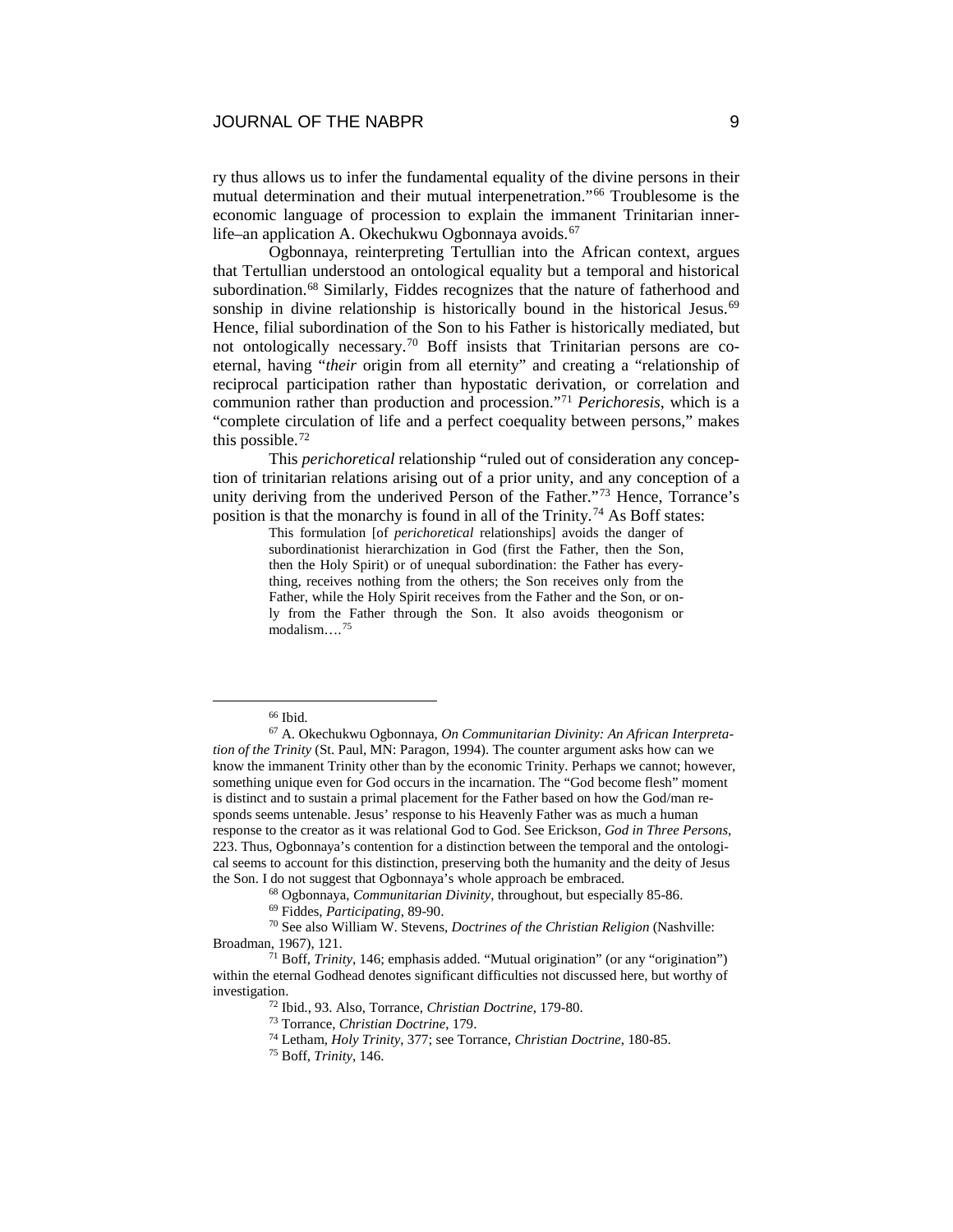Thus, Trinitarian relations are "the source of the utopia of equality–with due respect for differences–full communion and just relationships in society and in history."[76](#page-10-0)

# **Openness to Other**

Relational existence demands openness to the other. As indicated, *perichoresis* allows for the in-dwelling of each person in the others. Critical to this understanding are the two-fold realizations of diversity within social Trinitarian thinking and the resultant of openness to other within the Trinity. Moltmann focuses on this idea, emphasizing the distinctness of the Three.<sup>[77](#page-10-1)</sup> Central to understanding *perichoresis* is that within the Godhead's indwelling of one another each of the three lose none of their distinctiveness.<sup>[78](#page-10-2)</sup>

Pannenberg expounds that the three exist as "separate centers of action" each relating "to the others as others and distinguishes itself from them."[79](#page-10-3) This is Volf's meaning with his "mine/not mine" dialect.<sup>[80](#page-10-4)</sup> For the Son as Son to love the Father and the Spirit, he must maintain his own boundaries to avoid self-negation.<sup>[81](#page-10-5)</sup> However, boundaries are not for keeping others out, which Volf (reflecting on Zizioulas) notes is also self-negation.[82](#page-10-6) Openness to other within the Godhead is the essence of existence; without relationship, there is no personhood just as personhood is the uniqueness of identity. $83$  Rather than losing distinctiveness, the perichoretic love for other within the Triune God is how God opens to other.<sup>[84](#page-10-8)</sup> He states:

> We have understood the unity of the divine trinitarian history as the open, unifying at-oneness of the three divine Persons in their relationships to one another…. For this trinitarian history is nothing other than the eternal perichoresis of Father, Son and Holy Spirit in their dispensation of salvation, which is to say in their opening of themselves for the reception and unification of the whole creation.<sup>[85](#page-10-9)</sup>

While God experiences the self-love of like for like (the Father's love of the Son and the Spirit, the Son's love of the Father and the Spirit, and the Spirit's love of the Son and the Father), God's ability for self-love opens God to loving other–creation.<sup>[86](#page-10-10)</sup> According to Grenz,

 <sup>76</sup> Ibid., 93.

<span id="page-10-1"></span><span id="page-10-0"></span><sup>77</sup> Moltmann, *History and the Triune God*, 87; Moltmann, *Trinity and the Kingdom*, 105-28; Moltmann, *Church in the Power*, 52-60.

<sup>78</sup> Moltmann, *Trinity and the Kingdom*, 150, 175. See also Pannenberg, *Systematic* 

<span id="page-10-10"></span><span id="page-10-9"></span><span id="page-10-8"></span><span id="page-10-7"></span><span id="page-10-6"></span><span id="page-10-5"></span><span id="page-10-4"></span><span id="page-10-3"></span><span id="page-10-2"></span>*Theology*, 1:273.

<sup>79</sup> Pannenberg, *Systematic Theology*, 1:319-20

<sup>80</sup> Volf, "'Social Program,'" 410.

<sup>81</sup> Ibid.

<sup>82</sup> Ibid., 410-11. See also Zizioulas, *Being*, 48-49.

<sup>83</sup> Zizioulas, *Being*, 46-48; Fiddes, *Participating*, 81-89.

<sup>84</sup> Moltmann, *Trinity and the Kingdom*, 158.

<sup>85</sup> Ibid., 157.

<sup>86</sup> Ibid., 106. Also, Moltmann, *Church in the Power*, 50-65.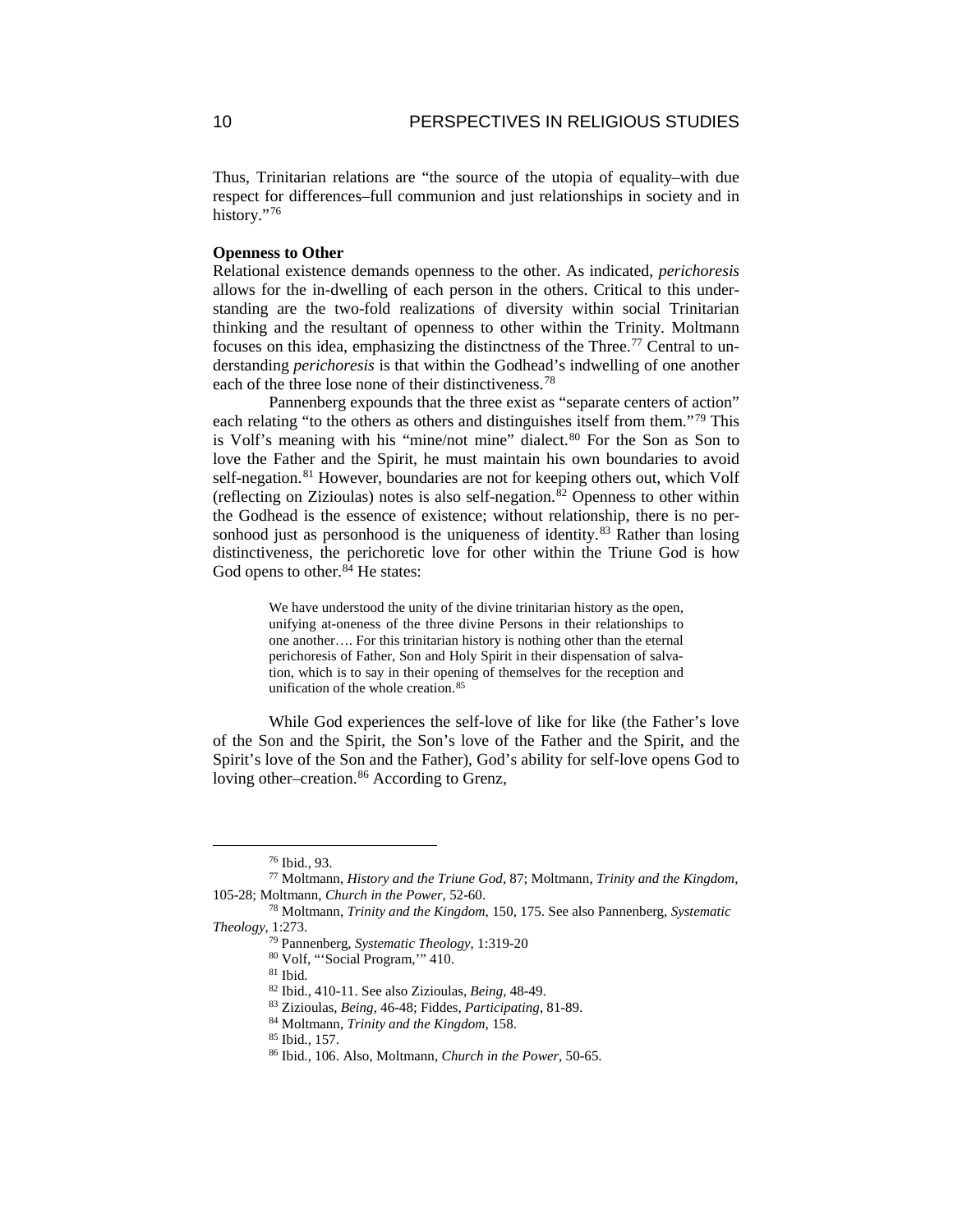The world exists out as the product of the outflow of the divine love, the eternal relationship between Father and Son which is the Spirit. The Father intends that the creation share in his existence and enter into the relationship the Son enjoys with him. Thus, as a product of God's essence (which is love) and as God's counterpart, the world exists in order to participate in the life of the social Trinity. We may summarize God's intention for the world by employing the term "community." Just as the triune God is the eternal fellowship of the trinitarian members, so also God's purpose for creation is that the world participate in "community."[87](#page-11-0)

As Boff states, "by their own inner dynamic, the three divine Persons spill over outwards, creating other different things and beings (the cosmos and humankind) for them to be receptacles of communicative love and the boundless ocean of trinitarian life."[88](#page-11-1)

Love

Trinitarian themes are formed in the belief that divine love binds the divine Persons to one another. Love establishes the perichoretic divine community as a mutual, equal, and open community. Love is the "unity of the divine being of the Father, Son and Spirit."<sup>[89](#page-11-2)</sup> Pannenberg writes, "They [the Trinity] do not merely have love as a common quality or mind; they are love in the 'unity of free persons' that can never be separated.["90](#page-11-3) There is a careful distinction in that "if, however, the one loves self in the other instead of loving the other as other, then love falls short of full self-giving which is the condition that the one who loves be given self afresh in the responsive love of the one who is loved."<sup>[91](#page-11-4)</sup> Love is manifest in the reciprocal relation of those bound together; it is a means of giving one's self to others[.92](#page-11-5) Thus, in *perichoresis*, divine relations are "not merely logical but existential," wherein through the "mutuality of their ec-static indwelling the life of the divine Spirit fulfils itself as love."[93](#page-11-6) This leads Pan-nenberg to a particularly difficult conclusion: love as the Spirit of God.<sup>[94](#page-11-7)</sup>

 <sup>87</sup> Grenz, *Theology for the Community of God*, 112.

<sup>88</sup> Boff, *Trinity*, 147. Regarding Trinitarian creation, see Gunton, *Triune Creator*.

<sup>89</sup> Pannenberg, *Systematic Theology*, 1:422-48.

<sup>90</sup> Ibid., 427.

<sup>91</sup> Ibid., 426.

<sup>92</sup> Ibid.

<sup>93</sup> Ibid., 428.

<span id="page-11-7"></span><span id="page-11-6"></span><span id="page-11-5"></span><span id="page-11-4"></span><span id="page-11-3"></span><span id="page-11-2"></span><span id="page-11-1"></span><span id="page-11-0"></span><sup>&</sup>lt;sup>94</sup> He correlates the statements "God is Spirit" and "God is love" as the "same unity of essence by which Father, Son and Spirit are united in the fellowship of the one God." Ibid., 427. Unclear is whether Pannenberg means the Holy Spirit, or a divine essence permeating all three Persons. Ibid., 427-432. Pannenberg states: "On the one side the Spirit and love constitute the common essence of deity, and on the other they come forth as a separate hypostasis in the Holy Spirit." Ibid., 429. This implies that this Spirit–third Person or permeating essence–is source of the divine Godhead: "Both Father and Spirit in their different ways represent the Godhead as a whole…. [T]his is least true of the Son, because he partakes of eternal deity only through his relation to the Father and as filled by the Spirit of the Father."" Ibid., 429. This is problematic ontologically, and contradicts his earlier statement that "Love is no more a separate subject than the Spirit apart from the three persons." Ibid., 428. Similarly, see Grenz, *Theology for the Community of God*, 489. For a critique of Pannenberg's "monarchy of the Spirit" as source of Godhead see Anselm K. Min, "The Dialectic of Divine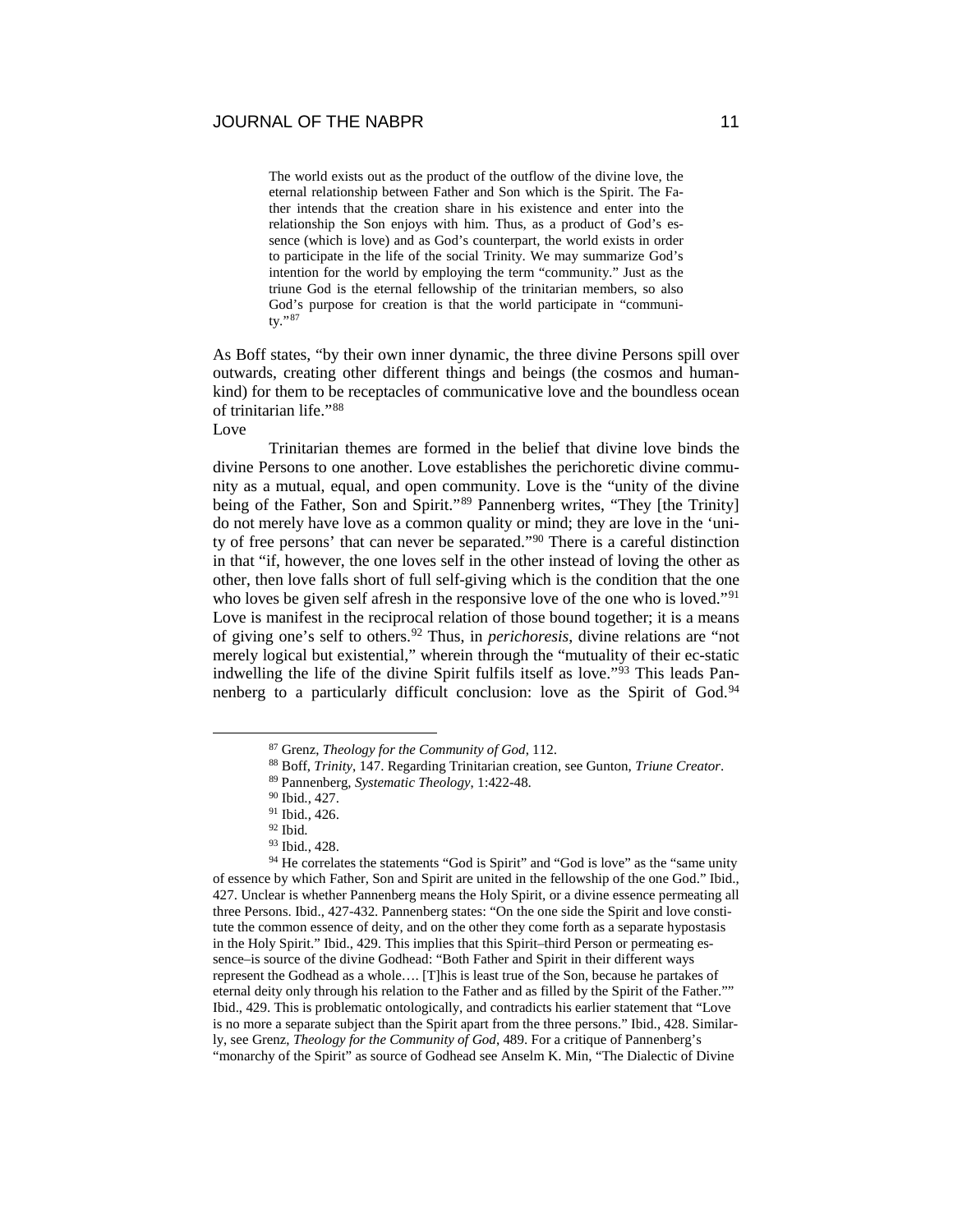Whatever his intention, love is the source of mutuality and unity and divine love opens God to the world.<sup>[95](#page-12-0)</sup> Similarly, Boff echoes that love reflects the ontologi-cal essence of the triune Godhead. <sup>[96](#page-12-1)</sup> Differently, Boff uses relational language of ontology rather than processional language and therefore avoids the confusion created by Pannenberg's "God is Spirit"/"God is Love" equation. Love makes *perichoresis* tenable for Boff.[97](#page-12-2)

Moltmann demonstrates that for God to be love he must be Triune, as "love cannot be consummated by a solitary subject."[98](#page-12-3) Erickson likewise contends that "love, to be love, must have both a subject and an object."[99](#page-12-4) Love without the other is merely narcissism, thus for God to be love and not just "loving" had to exist in multiplicity.[100](#page-12-5) Regarding personhood, love is the "selfcommunication of the good" through the giving of self to other while remaining other.[101](#page-12-6) Like Zizioulas, Moltmann's insists that personal existence requires that the one exist in relation to the other(s).<sup>[102](#page-12-7)</sup> Yet, in their Tri-unity, Father, Son and Spirit are one "by virtue of their eternal love."<sup>[103](#page-12-8)</sup> In their relations, "they also realize themselves in one another by virtue of their self-surrendering love."<sup>[104](#page-12-9)</sup> It is a mutually sustaining cycle.

Consider Gunton's proposal regarding Trinitarian love: "the three persons who make up the being of God; who, together, are the one God, are bound up together in such a way that only one word can be used to describe their relation: love."[105](#page-12-10) God's Triune love compels God to create and to open God's self to loving and being loved by other.<sup>[106](#page-12-11)</sup> Yet, the modern tragedy is that "many have rejected God because the God of the Church seemed the source of unfreedom and oppression rather than of love."[107](#page-12-12) The church has often reflected a god of the world rather than "the God of the Bible, who is a God of love." If

Love: Pannenberg's Hegelian Trinitarianism," *International Journal of Systematic Theology* 6:3 (July 2004): 262-64.

<span id="page-12-0"></span><sup>95</sup> Pannenberg, *Systematic Theology*, 444-48. He states, "If the unity of God thus finds nuanced and concrete form only in the work of diving love, then the other attributes of the divine being may be shown to be either manifestations of the love of God or to have true meaning only insofar as their concrete manifestation is taken up into the sway of divine love." Ibid., 445.

<span id="page-12-1"></span><sup>96</sup> Boff, *Trinity*, 144-46. He states, "God is eternally, without beginning, Father, Son and Holy Spirit, the inner reciprocity of their love." Ibid., 144.

<span id="page-12-2"></span> $97$  Ibid., 145. Boff writes, "This understanding excludes the monarchy of One...in favour of the eternal communion of a simultaneous Three who are always one in, by, with, through and for the others, interpenetrating one another in love…." Ibid.

<sup>98</sup> Moltmann, *Trinity and the Kingdom*, 57. 99 Erickson, *God in Three Persons*, 221.

<span id="page-12-5"></span><span id="page-12-4"></span><span id="page-12-3"></span><sup>&</sup>lt;sup>100</sup> Ibid. Neither he nor Moltmann explain why three as opposed to more or fewer. Gunton offers that two realize mutual love only when loving a third. Gunton, *Promise of Trinitarian Theology*, 92.

<span id="page-12-12"></span><span id="page-12-11"></span><span id="page-12-10"></span><span id="page-12-9"></span><span id="page-12-8"></span><span id="page-12-7"></span><span id="page-12-6"></span><sup>101</sup> Moltmann, *Trinity and the Kingdom*, 57. Moltmann insists that self-giving must not be "self-destruction" as it "presupposes the capacity for self-differentiation." Ibid.

<sup>102</sup> Ibid., 172-73.

<sup>103</sup> Ibid., 175.

<sup>104</sup> Ibid., 174.

<sup>105</sup> Gunton, *Father, Son and Holy Spirit*, 17.

<sup>106</sup> Gunton, *Triune Creator*, 9-10.

<sup>107</sup> Gunton, *Father, Son and Holy Spirit*, 18.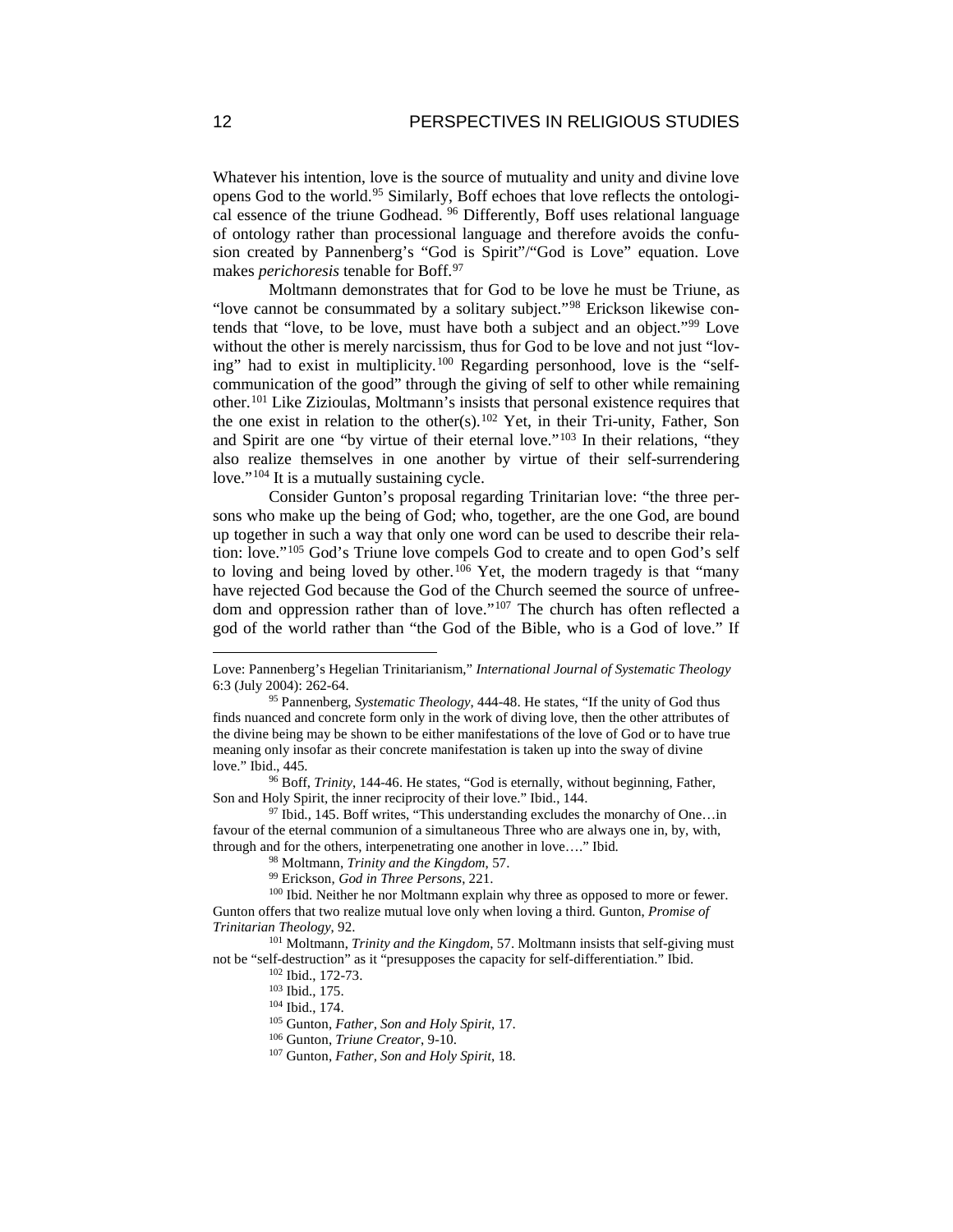God's Trinitarian relationality is our example–remembering God's being is the love relationship of Father, Son, and Spirit–then in contexts as difficult and diverse as the Southwestern U.S, it is critical that we, social creatures made in God's image, must reflect God's love.<sup>[108](#page-13-0)</sup>

# **Social Trinitarian Critique in the Southwestern Context**

The Southwestern U.S. is a vast region of cultural variety and convergence.<sup>[109](#page-13-1)</sup> It was for millennia home to the Apache, Navajo, Hopi, Pima, Papago, Zuni, and other indigenous peoples. The 15<sup>th</sup> century arrival of the Spaniards in Central America and Mexico began European colonization of the region. By the arrival of the first English settlers to North America, the *mestizo* peoples of Mexico (mixed-race descendants of Spaniards and indigenous peoples) had pushed into California, Arizona, New Mexico, Texas, and beyond, establishing presidios, missions, and haciendas, and utilizing existing indigenous trade routes for commerce. When conflict between the U.S. and Mexico began in the 1830's, Mexican dominance extended to California, Arizona, New Mexico, Texas, Nevada, Utah, Colorado, and parts of Wyoming.

With changes in North America due to wars of independence for the U.S. (1775-83) and for Mexico (1810-21), along with the U.S.'s public religion of Manifest Destiny and southern slaveholders pushing expansion westward, confrontation and conflict ensued. The Spanish and later Mexican governments viewed northern territories as *la frontera*–a frontier buffer region against aggressive Euro-Americans. The U.S. viewed borders as lines of demarcation separating "us" and "them." These differences added to the cultural conflicts between the two countries.

With incursion (aggression from the Mexican perspective) first into Texas, then later into the rest of the region, the U.S. wrested the region from Mexico and settled it as Euro-American territory–displacing some 100,000 Mexican nationals and numerous native peoples. Since Guadalupe-Hidalgo (1848), Euro-Americans citizens have largely presumed non-Euro Americans as immigrants or boorish, ignorant savages. Current discussions on immigration, border control, economics, language, and cultural adaptation and accommodation closely relate to this history. Historical religio-political conflict in the U.S. between the Roman Catholics and Protestants also fueled conflict. Additionally, African American and Asian communities (Japanese, Chinese, Korean, Viet-namese, etc.) have settled in the Southwest in large numbers.<sup>[110](#page-13-2)</sup> Borderland

 <sup>108</sup> Gunton's chapter 8, in *One, the Three and the Many*, 210-31.

<span id="page-13-1"></span><span id="page-13-0"></span><sup>&</sup>lt;sup>109</sup> Borderland studies of the Southwestern U.S. is a vast academic area inadequately represented in these few paragraphs. For fuller studies, see: Rodolfo F. Acuña, *Occupied America: A History of Chicanos*, 5th ed. (New York: Pearson Longman, 2004); Gloria Anzaldúa, *Borderlands/La Frontera: The New Mestiza* (San Francisco: Aunt Lute Books, 1999); Patricia Nelson Limerick, *The Legacy of Conquest: The Unbroken Past of the American West* (New York: W. W. Norton, 1987); Carlos G. Vélez-Ibáñez, *Border Visions: Mexican Cultures of the Southwest United States* (Tucson: University of Arizona Press, 1996).

<span id="page-13-2"></span><sup>110</sup> Ronald Takaki, *A Different Mirror: A History of Multicultural America* (Boston: Little, Brown, 1993).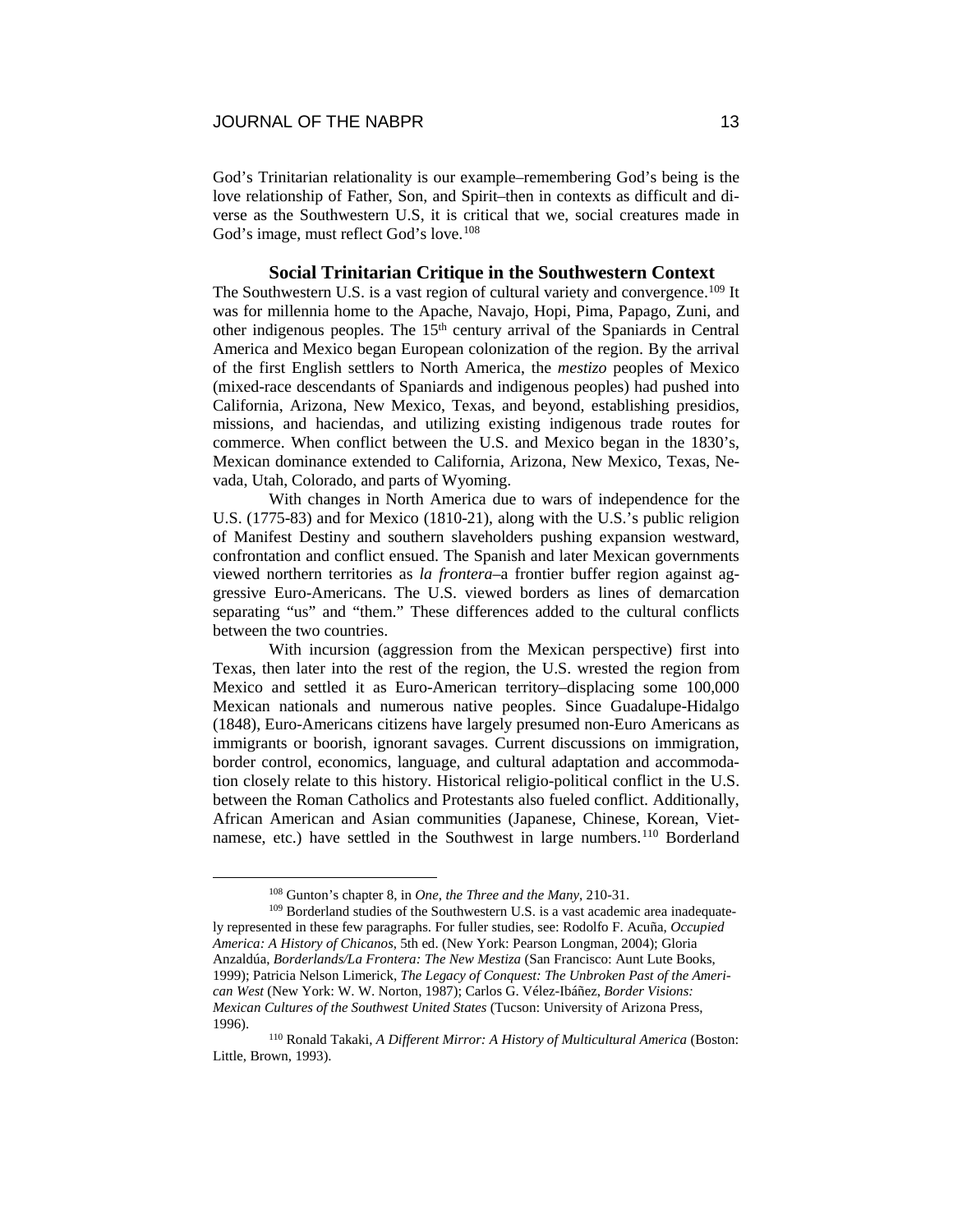scholars use various metaphors to discuss these realities: cultural bumping,<sup>[111](#page-14-0)</sup> *mestizaje*,<sup>[112](#page-14-1)</sup> border/frontier,<sup>[113](#page-14-2)</sup> and conquest.<sup>[114](#page-14-3)</sup> To these metaphors and social realities, social Trinitarian theology can and must speak. As Volf states, "a genuinely Christian reflection on social issues must be rooted in the self-giving love of the divine Trinity…."[115](#page-14-4) Following the same thematic pattern as above, social Trinitarian themes speaks truth into this context and moment. Sometimes these speak positively into the situation in the Southwest; at other times, these themes criticize the situation.

## **Perichoresis** *and Diversity*

Volf, analyzing *perichoresis* and human interconnection, notes, "There can be no correspondence to the interiority of the divine persons at the human level. Another human self cannot be internal to my own self as subject of action."[116](#page-14-5) However, some similarities apply "at the ecclesial level (and at the creaturely level in a broader sense)…each person gives of himself of [sic] herself to others, and each person in a unique way takes up others into himself or herself. This is the process of mutual internalization of personal characteristics…."[117](#page-14-6) He further suggests that, "Like individual persons, so also do entire communities have their specific identifying characteristics, acquired either by way of the cultural context in which they now abide or through exceptional personalities active among them; they now transmit these characteristics to other[s]...."<sup>[118](#page-14-7)</sup>

In the Southwest, *perichoresis* correlates in two ways. First, the *mestizo* identity reflects an interiority of cultures held by people in the region. Anzaldúa, Acuña, José Vasconcelos,[119](#page-14-8) among others, capture this concept, but theologi-

 <sup>111</sup> Vélez-Ibáñez, *Border Visions*, throughout, but especially 3-11.

<span id="page-14-1"></span><span id="page-14-0"></span><sup>112</sup> Virgilio Elizondo, *Galilean Journey: The Mexican-American Promise* (Maryknoll, NY: Orbis Books, 1983); Virgilio Elizondo, *The Future is Mestizo: Life where Cultures Meet* (Bloomington, IN: Meyer Stone Book, 1988); Rafael Pérez-Torrez, *Mestizaje: Critical Uses of Race in Chicano Culture* (Minneapolis: University of Minnesota Press, 2006).

<span id="page-14-2"></span><sup>113</sup> Daisy L. Machado, *Of Borders and Margins: Hispanic Disciples in Texas, 1888-1945* (New York: Oxford University Press, 2003), 3-22,; Pablo Vila, *Crossing Boarders, Reinforcing Borders: Social Categories, Metaphors, and Narrative Identities of the U.S.- Mexico Frontier* (Austin: University of Texas Press, 2000).

<sup>114</sup> See Limerick, *Legacy of Conquest*.

<sup>115</sup> Volf, *Exclusion and Embrace*, 25.

<sup>116</sup> Volf, *Likeness*, 210.

<sup>117</sup> Ibid., 211.

<span id="page-14-7"></span><span id="page-14-6"></span><span id="page-14-5"></span><span id="page-14-4"></span><span id="page-14-3"></span><sup>118</sup> Ibid., 213. Volf concludes "to other churches" but has been changed to fit context. Although Volf speaks of "interecclesial relevance," this concept is applied broadly elsewhere, as noted in the previous citation.

<span id="page-14-8"></span><sup>119</sup> Vasconcelos sees mixing people and cultures as achieving a "definitive race, the synthetical race, the integral race, made up of the genius and the blood of all peoples…capable of true brotherhood and a truly universal vision…." At the heart of Vasconcelos' thesis, the races of the world come to mutual indwelling and accept the best of each other in a final "cosmic race." Missing is how differentiation remains in mutual indwelling *mestizo* heritage: Indian and Spaniard. Jose Vasconcelos, "The Cosmic Race," in *The Mexico Reader: History, Culture, Politics*, eds. Gilbert M. Joseph and Timothy J. Henderson (Durham: Duke University Press, 2003), 18. The editors note that Vasconcelos' theory is at heart a racist theory. For a "third race" critique from a Christian perspective, see Justo Gon-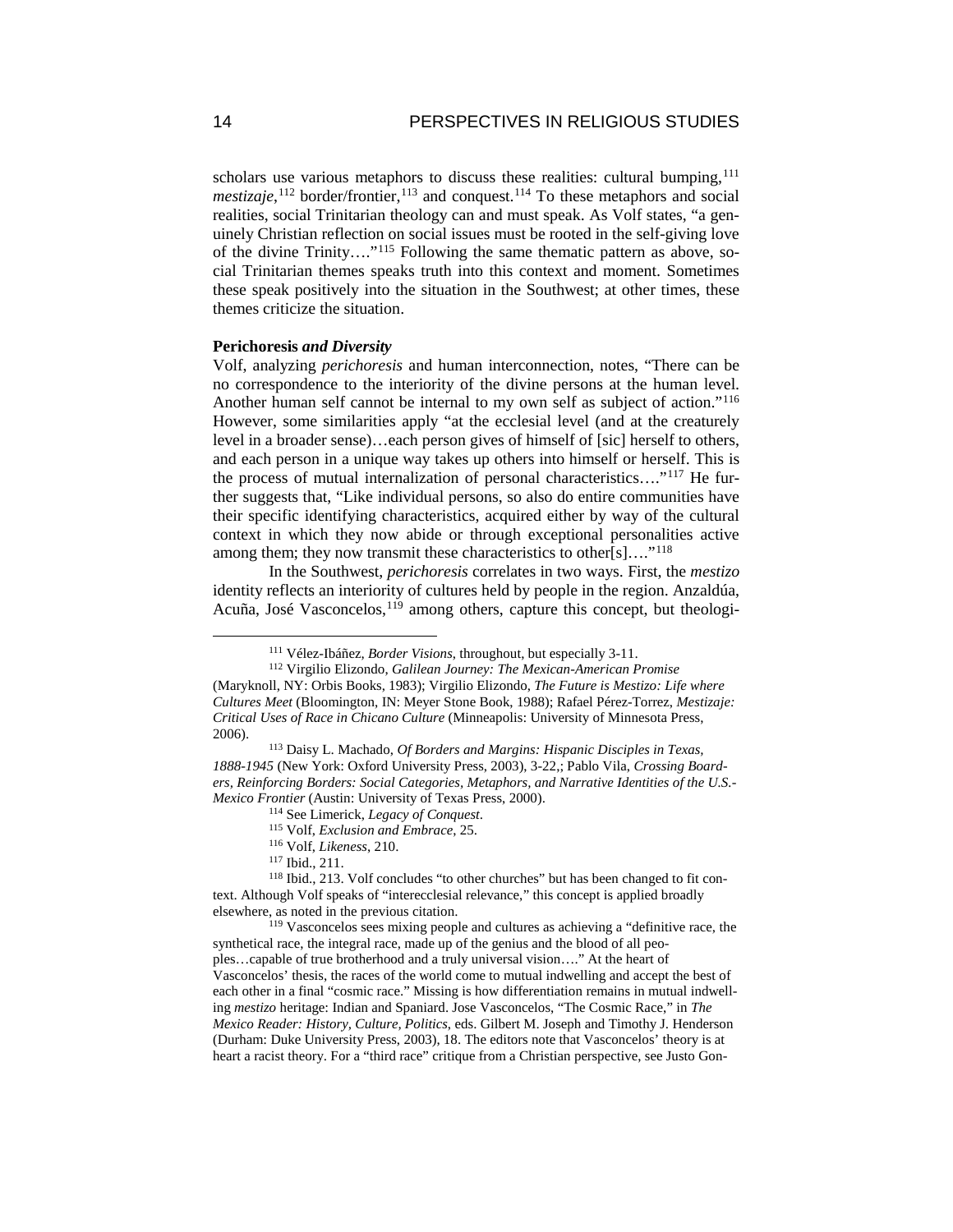cally none as well as Virgilio Elizondo. Elizondo suggests that persons in *la frontera* perpetually cross the borders between the Mexican/*mestizo* culture and the dominant Euro-American culture, enabling them to embrace and reject, as well as to be embraced and rejected by both cultures.<sup>[120](#page-15-0)</sup> He writes:

> Between the school years at the seminary and the summers at the store [his job at home], I gradually became more and more aware of many things I was not: I was not and would never be, even if I wanted to, a regular U.S.-American. Yet neither would I be a *puro mexicano*. There were identities that I knew that I was and was not at the same time: U.S.- American, Mexican, Spanish, Indian. Yet I was! My very being was a combination. I was a rich mixture but I was not mixed-up! In fact, I was more and more clear that my own inner identity was new and exciting…. I was *not just* U.S.-American and *not just* Mexican but fully both and exclusively neither…. Of the new identity–neither this nor that but fully both–there was no doubt what so ever.<sup>[121](#page-15-1)</sup>

Elizondo captures the *perichoretic-*esque existence of Mexican and Mexican American individuals. This is not a splitting into multiple selves (split personality), but the carrying of differing centers of self within the same per-son.<sup>[122](#page-15-2)</sup> This appears to correspond to Pannenberg's understanding of Trinity's "separate centers of action."[123](#page-15-3) Others conceptualize the polycentric concept of self that people carry within themselves.<sup>[124](#page-15-4)</sup> For instance, Jacqueline Lewis notes that gender, race, faith, nationality, culture, and numerous other factors are part of her "complex storied self."[125](#page-15-5)

Second, *perichoresis* relates to communal life in the Borderlands. Communities of various ethnicities are found throughout the region. Within that diversity, many find ways to live culturally and ethnically distinct lives, while engaging and participating with others who have their own cultural and ethnic distinctions. Elizondo writes:

> In the borderlands…peoples who have never really met before are today meeting one another, intermingling, and becoming a new and united people. Difference are not being destroyed, but they are being transcended and celebrated as together we usher in the beginning of the new race of humanity.<sup>[126](#page-15-6)</sup>

<span id="page-15-4"></span><span id="page-15-3"></span><span id="page-15-2"></span><sup>124</sup> Regarding ecclesial structures, see: Volf, *Likeness*, 217. Regarding personhood, see: Harvey, *Another City*, 17; Mark Lau Branson, *Intercultural Church Life and Adult Formation: Community, Narrative, and Transformation* (Ann Arbor, MI: UMI, 1999), 141-42; Gonzalez, *Santa Biblia*, 77-90. From a socio-psychological perspective, see: Nina Boyd Krebs, *Edgewalkers: Defusing Cultural Boundaries on the New Global Frontier* (Far Hills, NJ: New Horizon, 1999), 9.

<span id="page-15-6"></span><span id="page-15-5"></span><sup>125</sup> Jacqueline J. Lewis, "Living on the Border," *Congregation*, 29:3 (Summer 2003): 23-26, quote from 24.

<span id="page-15-1"></span><span id="page-15-0"></span>zalez, *Out of Every Tribe and Nation: Christian Theology at the Ethnic Roundtable* (Nashville: Abingdon,1992), 110.

<sup>120</sup> Elizondo, *Galilean Journey*, 16-18, especially 18.

<sup>121</sup> Elizondo, *Future is Mestizo*, 26.

<sup>122</sup> Krebs, *Edgewalkers*, 10.

<sup>123</sup> Pannenberg, *Systematic Theology*, 1:319.

<sup>126</sup> Elizondo, *Future is Mestizo*, 110-11.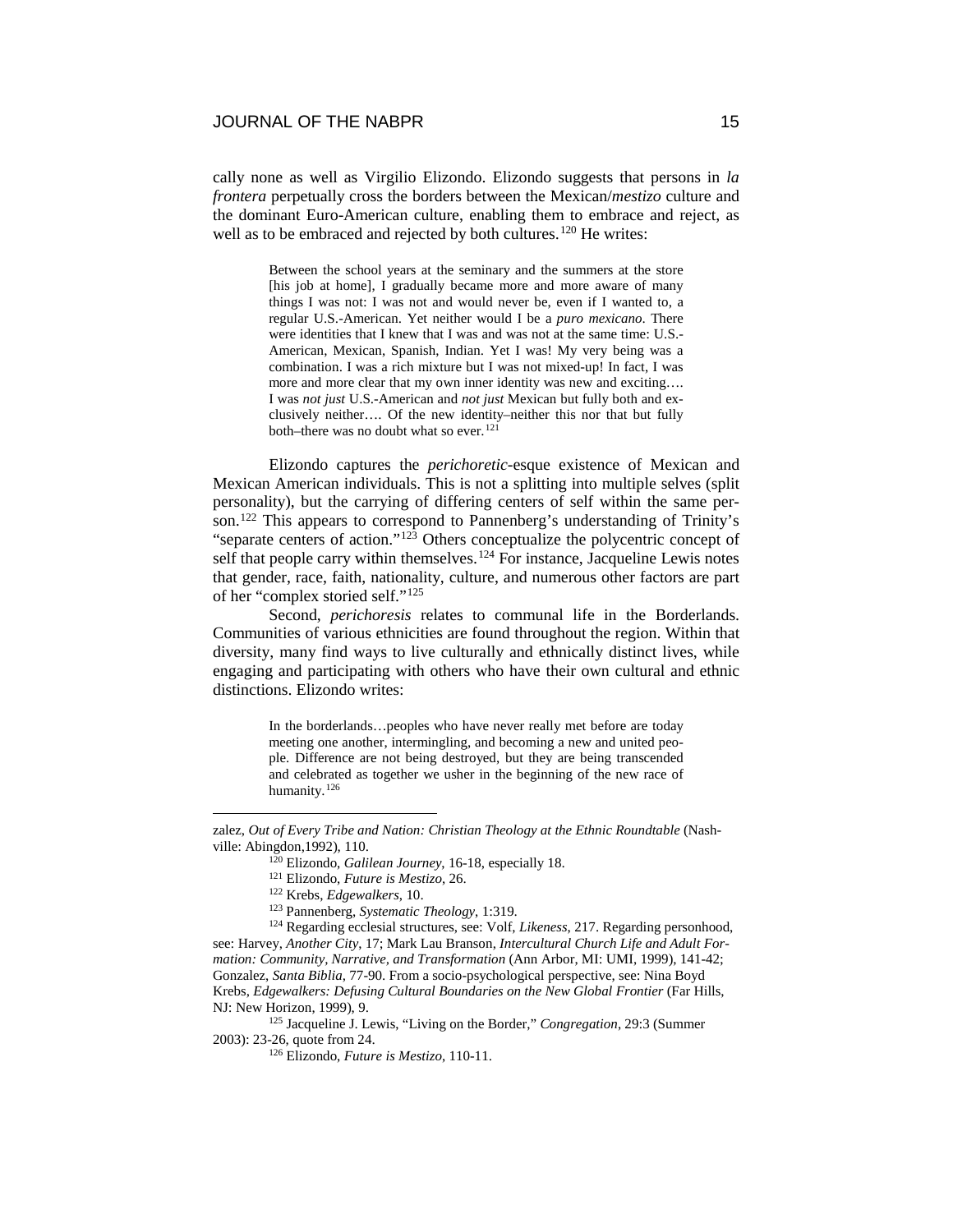Elizondo describes one human community sharing life together as distinct communities. For many, this is an ecclesial vision. Ortiz suggests that a multiethnic church empowers people to be ethnically as God created them, while also surrendering themselves to unity in Christ.<sup>[127](#page-16-0)</sup> It is reminiscent of Gunton who states:

> . . . perichoresis helps us to rethink [the polarity found between individualist in separation vs. collectivists without particularity]…by virtue of the fact that, although it envisages close relatedness, it never does so to the detriment of particularity. Rather, it teaches us that, as made in the image of God, we are closely bound up, for good or ill, with other human beings. . . . *Our particularity in community is the fruit of our mutual constitutiveness: of a perichoretic being bound up with each other in the bundle of life*. [128](#page-16-1)

Eric H. F. Law and Beverly Daniel Tatum describe an important limitation in the human experience. Minority persons living in ethnically dominant cultures–i.e., Latinos, Asian Americans, African Americans, and others living in the Euro-American dominated Southwestern U.S.–experience a sociopsychological need to occasionally withdraw in order to maintain their ethnic identity and to rediscover their voice.[129](#page-16-2) This is not unlike Trinitarian *perichoresis*, which does not undermine distinctiveness but anticipates it.

#### *Mutuality and Interdependence*

Experience teaches that in the Borderlands we are interconnected economically if not socially, spiritually, and otherwise. However, human beings are created to live in social interdependence. Sociologist Mary Clark highlights that "social embeddedness is the essence of our nature."[130](#page-16-3) Psychologist Christopher Mitch-ell indicates that "association" is a basic human necessity.<sup>[131](#page-16-4)</sup> Elizondo states

<span id="page-16-0"></span> <sup>127</sup> Manuel Ortiz, *One New People: Models for Developing a Multiethnic Church* (Downers Grove: InterVarsity, 1996). See also Curtiss Paul DeYoung, Michael O. Emerson, George Yancey, and Karen Chai Kim, *United by Faith: The Multicultural Congregation as an Answer to the Problem of Race* (New York: Oxford University Press, 2003); Brad Christerson, Kori L. Edwards, and Michael O. Emerson, *Against All Odds: The Struggle for Racial Integration in Religious Organizations* (New York: New York University Press, 2005).

<sup>128</sup> Gunton, *One, Three, and the Many*, 169-70; emphasis added.

<span id="page-16-2"></span><span id="page-16-1"></span><sup>129</sup> Eric H. F. Law, *The Wolf Shall Dwell with the Lamb: A Spirituality for Leadership in a Multicultural Community* (St. Louis: Chalice, 1993), 67-69; Beverly Daniel Tatum, *"Why are All the Black Kids Sitting Together in the Cafeteria?": A Psychologist Explains the Development of Racial Identity* (New York: Basic Books, 1997).

<span id="page-16-3"></span><sup>130</sup> Mary E. Clark, "Meaningful Social Bonding as a Human Need," in *Conflict: Human Needs Theory*, ed. John Burton (London: MacMillan, 1990), 34-59; emphasis in original.

<span id="page-16-4"></span><sup>131</sup> He lists three necessities: basic resources, self-determination, and *association*. Christopher Mitchell, "Necessitous Man and Conflict Resolution: More Basic Questions about Basic Human Needs Theory," in *Conflict: Human Needs Theory*, ed. by John Burton (London: MacMillan, 1990), 159; emphasis added.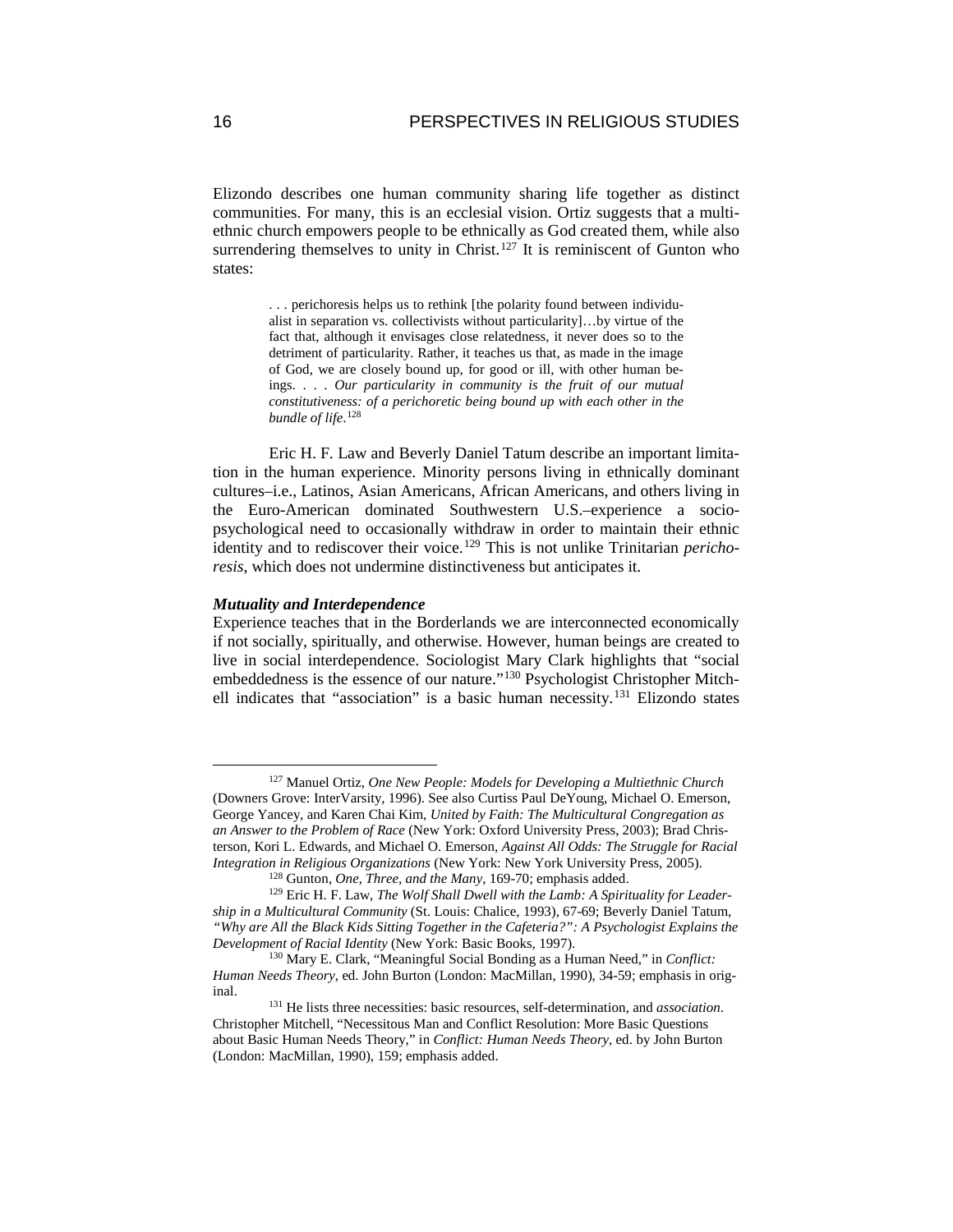that mutual cross-cultural confrontation is how we experience "the personal interdependence that will give [us] the intimacy and belonging we all want."[132](#page-17-0)

Being human makes us interdependent. However, race and ethnicity are constructed as tools of division. In-group bias and out-group prejudice are used to establish power and dominance. Trinitarian self-donation or mutuality critiques institutional racism and hatred masked in arguments about boarders and resources. Within the Trinity, there exists a form of self-giving which "coalesces with receiving" in a "circular movement of the eternal divine love."[133](#page-17-1) This is,

> A form of exchange of gifts in which the other does not emerge as a debtor because she has already given by having joyfully received and because even before the gift has reached her she was already engaged in a movement of advance reciprocation…. [T]he perfect cycle of selfdonation must start moving simultaneously at all points.[134](#page-17-2)

In the Borderlands, ethical questions abound concerning undocumented immigrants so desperate to earn a living that they leave their homeland, make a perilous journey through hazardous territory, to work impossible hours for little pay in constant fear of being discovered by *la migra*[135](#page-17-3) and returned to their homeland without pay.<sup>[136](#page-17-4)</sup> Reflecting mutuality and self-donation, we consider how to create situations that eliminates such desperation. How can we minimize globalization's destructive force on poor, communal societies and provide access to life's necessities? Do we believe that as we give, so shall we receive?

### *Egalitarianism and Equal Participation*

Southwestern history is one of exclusion for minority communities. Rosales demonstrates this in the political history of San Antonio, Texas for Latinos/Latinas.[137](#page-17-5) Takaki tells similar stories regarding Native Americans, Asians, and African Americans as well as Latinos.<sup>[138](#page-17-6)</sup> As an example, many contend that the answer for Mexican Americans and other "poor" minority groups is education. However, access to mechanisms (political, economic, etc.) controlling resources for education, safety, health, and the like, are often out of reach.<sup>139</sup>

Fiddes contends that "involvement in the triune God" should guide pastoral and political leaders to "involve people in their own spiritual and social liberation."[140](#page-17-8) The danger in a hierarchical system, like Fiddes', is that failure to achieve "liberation" could become another form of "blaming the victim."[141](#page-17-9)

<span id="page-17-6"></span><span id="page-17-5"></span><span id="page-17-4"></span><span id="page-17-3"></span><span id="page-17-2"></span><span id="page-17-1"></span><span id="page-17-0"></span><sup>137</sup> Rodolfo Rosales, *The Illusion of Inclusion: The Untold Political Story of San Antonio* (Austin: University of Texas Press, 2000).

<sup>138</sup> Takaki, *Different Mirror.*

 <sup>132</sup> Elizondo, *Galilean Journey*, 107-11.

<sup>133</sup> Volf, "'Social Program,'" 412.

<sup>134</sup> Ibid., 412-13.

<sup>135</sup> *la migra*: Tr. Boarder Patrol.

<sup>136</sup> See Acuña, *Occupied America*, 286.

<span id="page-17-9"></span><span id="page-17-8"></span><span id="page-17-7"></span><sup>139</sup> Mario T. García, *Mexican Americans* (New Haven: Yale University Press, 1989), 62-83; Acuña, *Occupied America*, 159-60.

<sup>140</sup> Fiddes, *Participating*, 100.

<sup>141</sup> Acuña, *Occupied America*, throughout, but especially 354, 365-66.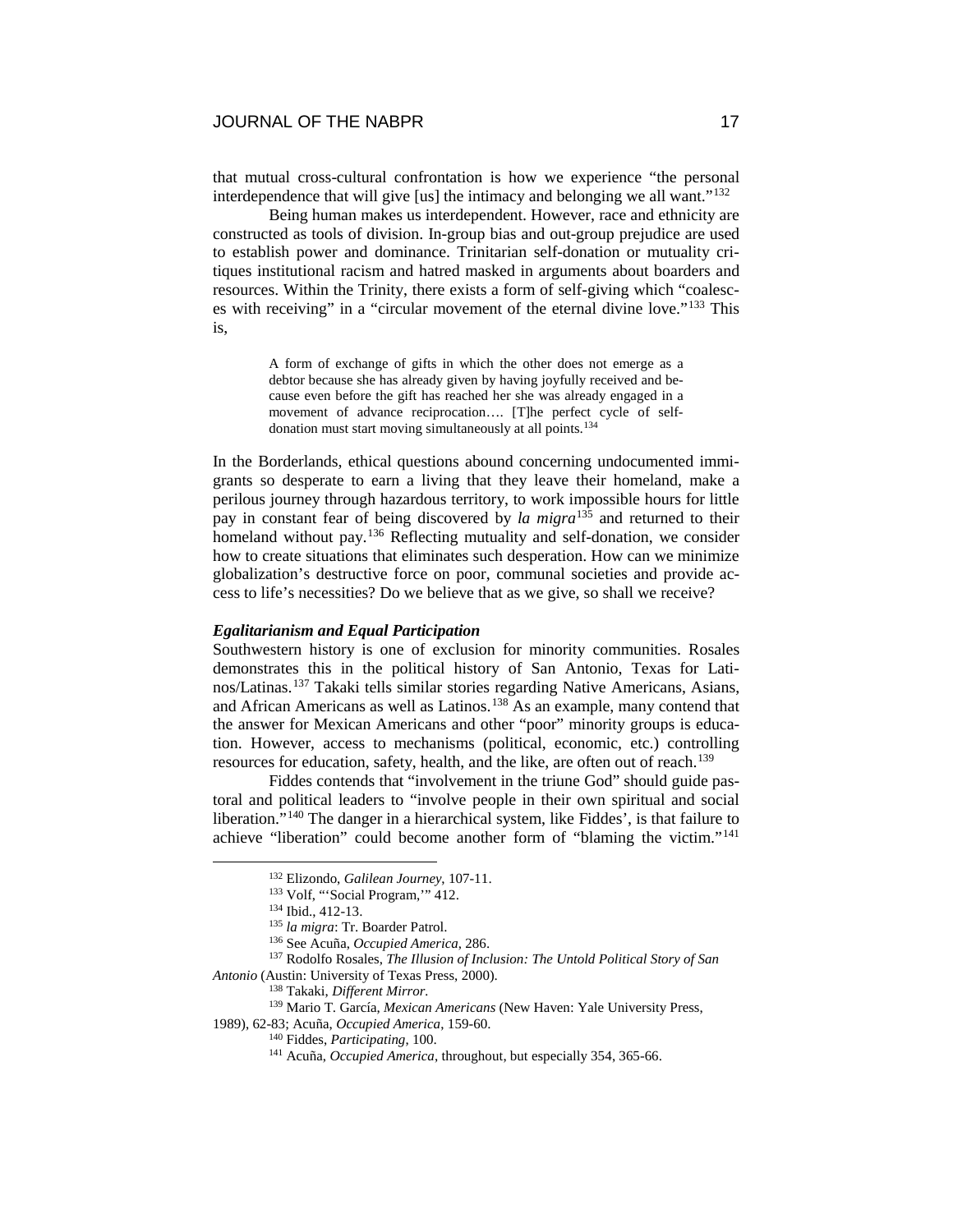Boff states that mutual indwelling is the "source of the utopia of equality–with due respect for differences–full communion and just relationships in society and history."<sup>[142](#page-18-0)</sup> If social structures reflect the triune God, then they must be comprised of "the community of men and women, without privileges and without subjugation."<sup>[143](#page-18-1)</sup>

In the Southwest, this should mean that Euro-American, Latino, African American, and Asian children all have equal access to quality education, equally resourced, and mutually beneficial. The guarantee of this is a community where "people are defined through their relations with one another and in their significance for one another, not in opposition to one another, in terms of power and possession."[144](#page-18-2) In a community reflective of the Trinity, access to resources and power is available to all.

#### *Openness to Other and Friendship*

In Borderland discussions, much is made of the border itself. For Anzaldúa and other Chicanos, the U.S.-Mexico border is an arbitrary line that separates fami-ly, friends, and communities.<sup>[145](#page-18-3)</sup> It also becomes a metaphor for separation and isolation in U.S. culture. For most U.S. citizens, it is a legal boundary delineating who is in and who is out. It clarifies who has access to the rights, safety, privileges, and responsibilities of citizenship. Since the border is not going away, how might social Trinitarian thought help us here?

Volf indicates that boundary maintenance is important.[146](#page-18-4) Neither the Father, Son, nor Spirit is subsumed. Each, while perichoretically indwelling the others and indwelt by the others, remains wholly self. To give oneself to the other, a boundary must be maintained to allow both giving and receiving.[147](#page-18-5) He states forcefully, "'no boundaries' means not only 'no intelligent agency' but in the end 'no life' itself…. The absence of boundaries creates nonorder, and nonorder is not the end of exclusion but the end of life."[148](#page-18-6) The maintenance of healthy boundaries promotes identity formation, and no identity exists apart from relation to the other.<sup>[149](#page-18-7)</sup> However, these borders are permeable, even porous and shifting[.150](#page-18-8)

The border between the U.S. and Mexico may be necessary, but if it is an impermeable and impenetrable wall, national selfhood is at risk. The existence of a border creates an environment wherein immigrant populations might find financial empowerment and opportunity. The entrance of such groups adds to our cultural richness and reminds citizens of our great responsibility to the poor beyond our borders. Elizondo suggests that a prophetic word can be spoken culturally from community to community and is necessary for the survival

<span id="page-18-0"></span> <sup>142</sup> Boff, *Trinity*, 93.

<span id="page-18-1"></span><sup>143</sup> Moltmann, *Trinity and the Kingdom*, 198.

<span id="page-18-2"></span><sup>144</sup> Ibid.

<span id="page-18-3"></span><sup>145</sup> Anzaldúa, *Borderlands/La Frontera*, 25.

<span id="page-18-4"></span><sup>146</sup> Volf, "'Social Program,'" 410.

<span id="page-18-5"></span><sup>147</sup> Ibid., 412

<span id="page-18-6"></span><sup>148</sup> Volf, *Exclusion and Embrace*, 58-68.

<span id="page-18-7"></span><sup>149</sup> Ibid., 410-11; Zizioulas, *Being*, 27-65.

<span id="page-18-8"></span><sup>150</sup> Volf, "'Social Program,'" 410.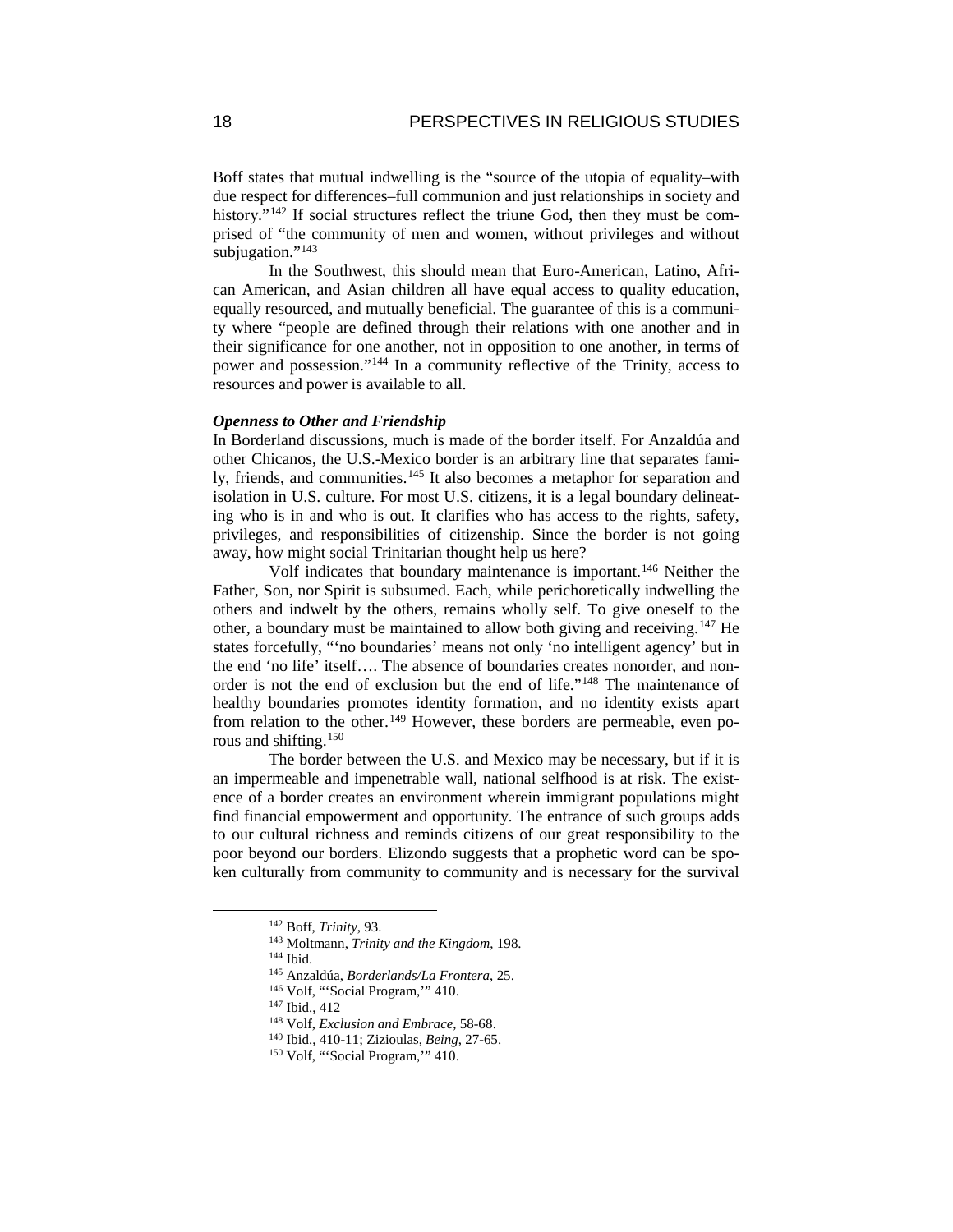of each.[151](#page-19-0) This is possible because of the existence of and openness to distinctiveness.

Moltmann describes the friendship extended to humanity by the Trinity through Jesus Christ.[152](#page-19-1) Class, domination, privilege, and repression destroy human fellowship while the absence of these creates a space for friendship.<sup>[153](#page-19-2)</sup> Many Borderland scholars have shifted from discussing the physical U.S.- Mexico border to discussing social borders of class, race, age, and gender. Elizondo and Lewis suggest that the Borderlands offer a unique insight into border crossing as freeing human beings from the social traps of those who dominate and enslave.[154](#page-19-3) Elizondo reminds the Christian community that we follow a *mestizo* savior who ultimately crossed the greatest boundary and extended God's friendship to us.<sup>[155](#page-19-4)</sup>

## *Love*

Lastly, the Christian community should realize and witness to this theme in the Southwest: love is our mandate. So many things clue us into the fact that love is at our core: Jesus commands to love as he loved, to love our enemies, to care for the poor, destitute, imprisoned, orphaned, widowed, and sick. This becomes possible because of God's own love one for another. In the Borderlands, the question of love is critical. Responding in love allows us to see difference not as something to be feared, but embraced. This love for other is achieved only when we have gotten our first love right. In Jesus' admonition to love the Lord our God, then to love our neighbor as ourselves we are reminded of Gunton's formula that three are necessary. Otherwise, our love is not truly God's kind of love.[156](#page-19-5) In our failure to love the other, is it really the other we have failed to love, or have we actually failed to love our God?

# **The Critique of Human Conflict**

Mark Chapman critiques social Trinitarianism as model for human sociality in relation to the role of conflict.<sup>[157](#page-19-6)</sup> If some conflict is normal to human existence, and if the Trinity is our model, how do we reconcile the discrepancy between the perfect communion of the Trinity with our conflictual social existence?<sup>[158](#page-19-7)</sup> This is an intriguing question as the overwhelming majority of psychologists, sociologists, and others contend that human conflict can be normal and

 <sup>151</sup> Elizondo, *Galilean Journey*, 107-11.

<sup>152</sup> Moltmann, *Trinity and the Kingdom*, 114-21.

<sup>153</sup> Ibid., 116.

<span id="page-19-3"></span><span id="page-19-2"></span><span id="page-19-1"></span><span id="page-19-0"></span><sup>154</sup> Elizondo, *Future is Mestizo*; Elizondo, *Galilean Journey*; Lewis, "Living on the Border," 23-26.

<sup>155</sup> Elizondo, *Galilean Journey*, 49-125, particularly 54.

<sup>156</sup> Gunton, *Promise of Trinitarian Theology*, 92.

<span id="page-19-6"></span><span id="page-19-5"></span><span id="page-19-4"></span><sup>&</sup>lt;sup>157</sup> Conflict is "two or more objects trying to occupy the same space at the same time" where space is defined in terms of land, time, concepts, etc. See Speed Leas and Paul Kittlaus, *Church Fights: Managing Conflict in the Local Church* (Philadelphia: Westminster, 1973); G. Douglass Lewis, *Resolving Church Conflicts: A Case Study Approach for Local Congregations* (San Francisco: Harper & Row, 1981).

<span id="page-19-7"></span><sup>158</sup> Mark D. Chapman, "The Social Doctrine of the Trinity: Some Problems," *ATR*, 83:2 (Spring 2001): 248-54.